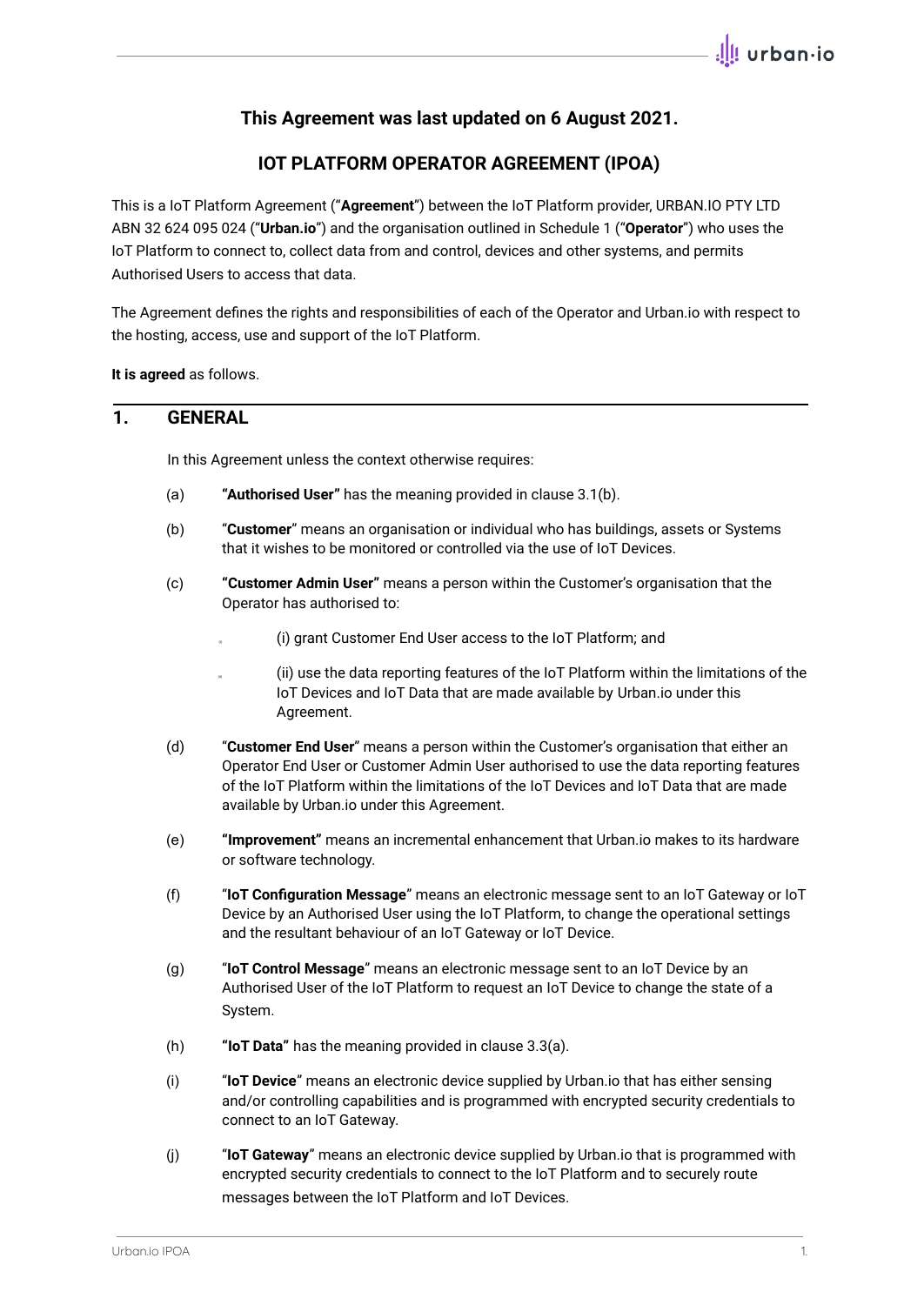- (k) "**Operator End User**" means an employee, subcontractor, supplier or other Related Entity and their employees, subcontractors or suppliers of the Operator (excluding Customers) that the Operator has authorised to access and use the administration features of the IoT Platform on the Operator's behalf.
- (l) **"IoT Platform"** means the functionality made available by Urban.io from time to time at [https://app.urban.io.](https://app.urban.io)
- (m) "**IoT Platform API**" means the secure application programming interface provided through the IoT Platform that allows Operator functional transactional requests to be made using software applications rather than manually by an Authorised User.
- (n) **"Personal Data"** means any information relating to an identified or identifiable natural, currently living person.
- (o) **"Platform Authentication Data"** means specific data used to enable an individual identifiable, currently living person to securely access the IoT Platform.
- (p) "**Related Entity**" means a "related body corporate" as defined in section 50 of the *Corporations Act 2001*.
- (q) **"Reseller"** means the reseller or distributor that has been authorised in writing by Urban.io to grant the Operator the right (in exchange for payment by the Operator to the Reseller of an agreed fee) to enter into this IPOA with Urban.io.
- (r) **"Subscription Period"** means the length of time that the Operator has agreed to contractually pay for the right to use the IoT Platform and access the IoT Data generated from any IoT Device connected with their account.
- (s) **"Support Services"** means the services specified in Schedule 2.
- (t) "**System**" means a third party electronic device or machine or software application that is connected to:
	- (i) an IoT Device physically, wirelessly, optically or electronically; or
	- (ii) the IoT Platform electronically via the IoT Platform API.
- (u) **"Usage Fees"** has the meaning provided in clause 4.1.

# **2. TERM**

This Agreement commences on the date the Operator accepts this Agreement either electronically (where the terms are accepted online) or via paper signature (where the terms are accepted in writing), and will continue for the duration of the Subscription Period while the Operator continues to pay the Fees (as defined below), unless terminated earlier in accordance with clause 7.

## **3. THE PLATFORM**

#### **3.1 Access and use by the Operator**

Provided the Operator pays the required Fees as and when they fall due and otherwise complies with its obligations under this Agreement, Urban.io grants the Operator a non-exclusive, non-transferable licence, during the term of this Agreement to:

(a) access the IoT Platform and use the functionality available within the IoT Platform; and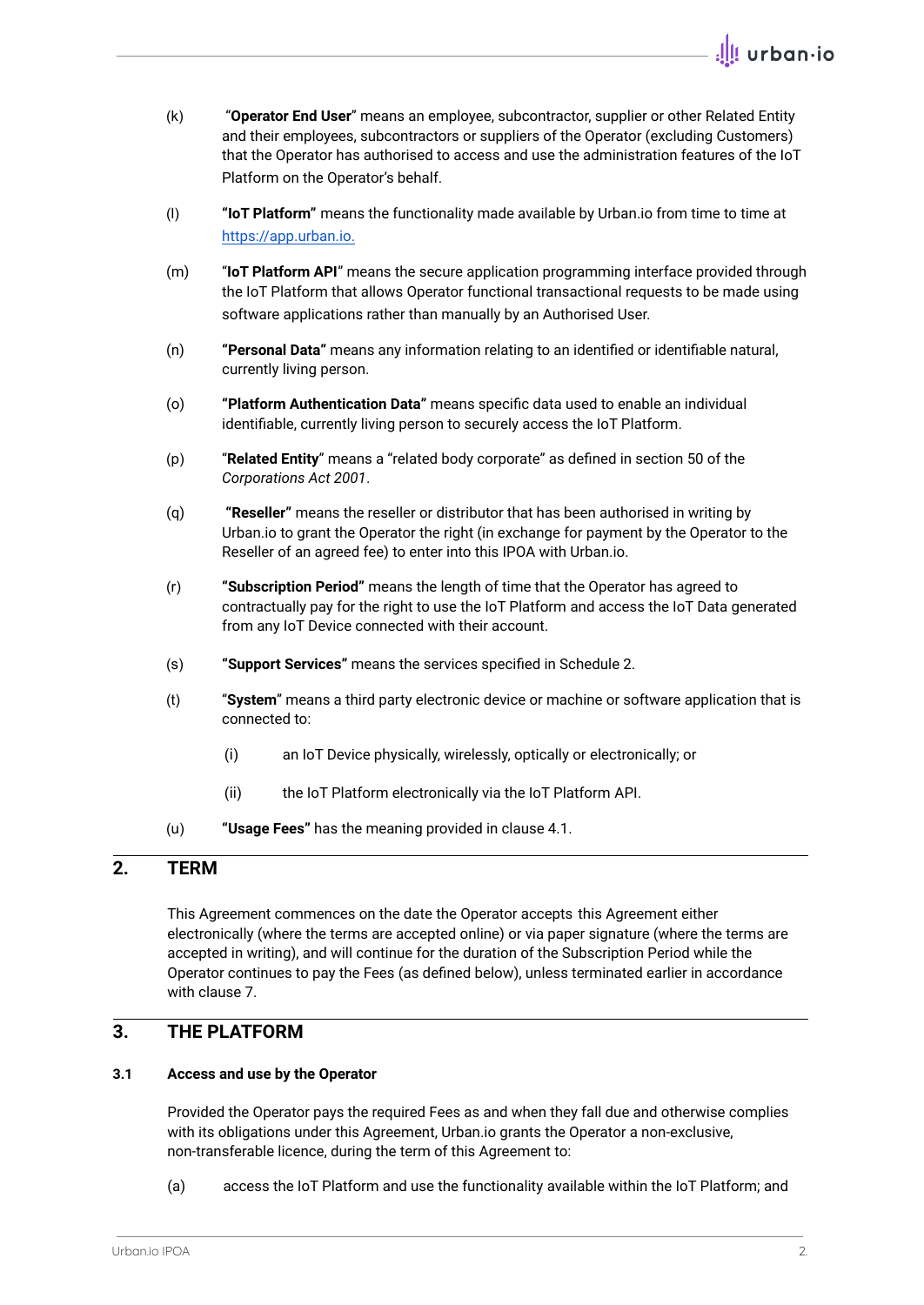(b) permit (authorise) an Operator End User, Customer Admin User or Customer End User (each an "**Authorised User**") to access and use the functionality available within IoT Platform.

The IoT Platform (and software and information made available through the IoT Platform) will only be made available as a hosted service.

## **3.2 Authorised Users**

- (a) The Operator may permit an Authorised User to access and use the IoT Platform subject to the IoT Platform Terms of Services ("**TOS**"), which must be accepted electronically by the Authorised User upon registration of their secure login on the IoT Platform.
- (b) The Operator acknowledges that Urban.io has no control over how the Operator or any Authorised User use the IoT Platform (or the consequences that directly or indirectly arises from such use), including but not limited to the following:
	- (i) any IoT Configuration Messages that are sent to IoT Devices;
	- (ii) any IoT Control Messages that are sent to IoT Devices or Systems connected to IoT Devices;
	- (iii) use of the IoT Platform API to generate transactional messages that trigger events. in third party systems; or
	- (iv) use of IoT Data beyond the secure boundaries of the IoT Platform, e.g. download of data into files or via IoT Platform API.

Accordingly (with the exception of liability that cannot lawfully be excluded), Urban.io is not liable for any loss or damage arising from the events and circumstances described in this clause 3.2(b).

- (c) The Operator:
	- (i) must ensure that each Authorised User complies with the terms and conditions of the TOS; and
	- (ii) hereby irrevocably indemnifies Urban.io against any losses, liabilities, damages or penalties (inclusive of reasonable legal fees) suffered or incurred by Urban.io as a result of any:
		- (1) breach of the TOS by an Authorised User; or
		- (2) claim against Urban.io by an Authorised User relating in any way to this Agreement, the TOS, the IoT Platform, the transactions made using the IoT Platform, or the use of IoT Data outside of the IoT Platform contrary to clause 9 Appropriate Use Of IoT **Technology**
- (d) The Operator must promptly notify Urban.io of any breach of the TOS by an Authorised User that the Operator becomes aware of, and do all that is reasonably necessary (at the Operator's cost) to halt any such breach. You must also provide Urban.io with reasonable assistance where Urban.io elects (in its discretion) to take legal action against an Authorised User or other third party to protect or enforce our rights under this Agreement or the TOS.
- (e) Urban.io represents and warrants that the IoT Platform, or use of the IoT Platform by Operator (or its personnel), does not infringe the intellectual property rights of third parties.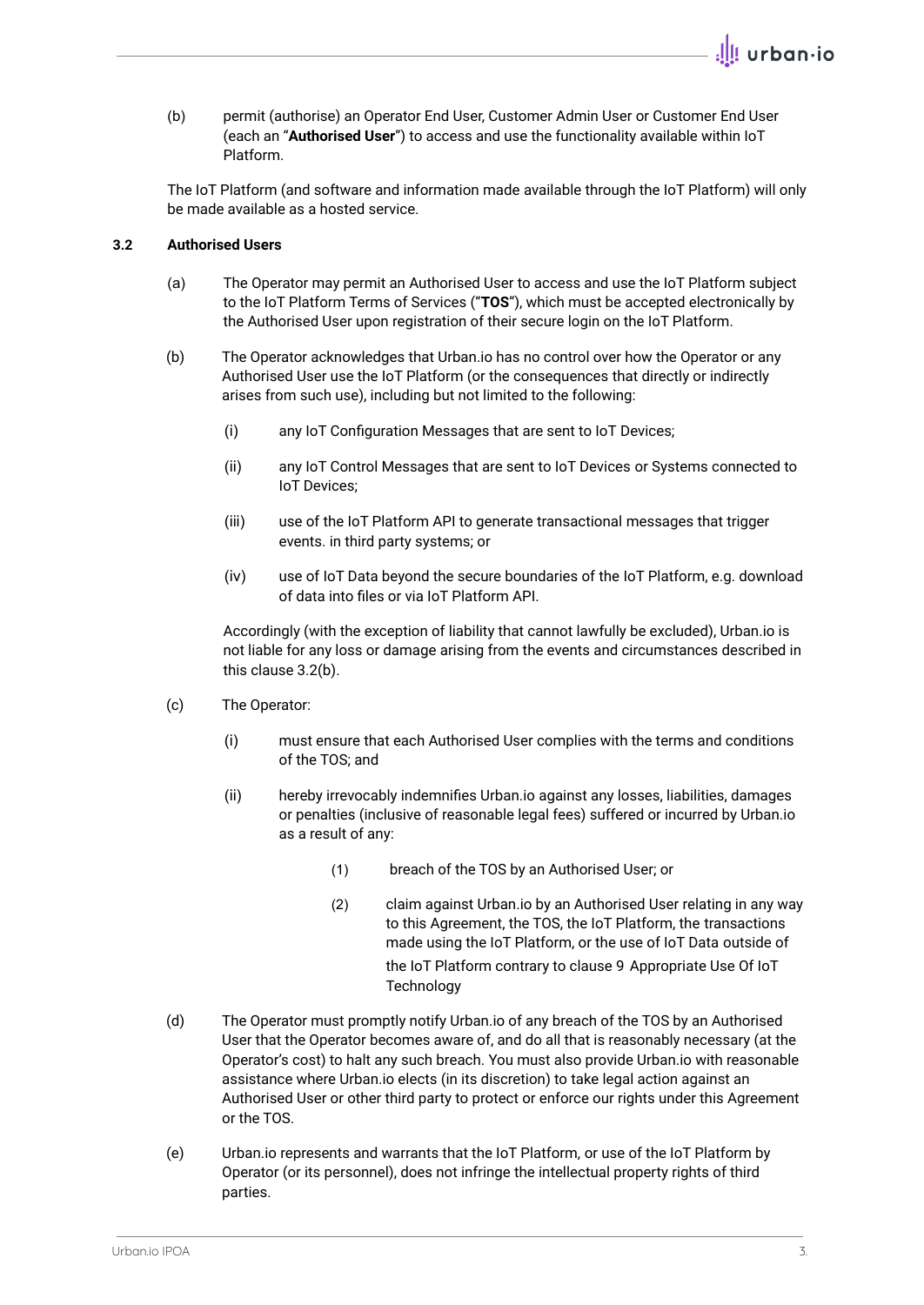### **3.3 IoT Data**

- (a) The IoT Platform provides features that allow the Operator and Authorised Users to collect data from IoT Devices and from Systems via the IoT Platform API ("**IoT Data**"), and for such data to be stored in the IoT Platform.
- (b) Urban.io acknowledges that it has no rights over any bespoke mechanism that the Operator may develop to connect with and extract data from the IoT Platform API, however should Urban.io expand the scope or capability of its IoT Devices, IoT Gateways, IoT Platform or its IoT Platform APIs to enable such data to be accessed ("Improvement"), all rights for these improvements (including all intellectual property rights) shall upon creation become and remain the property of Urban.io.
- (c) The Operator grants Urban.io a worldwide, irrevocable, non-transferable right to access the Operators IoT data for the duration of this Agreement for the sole purpose of providing support services to the Operator. Upon the termination or expiry of this Agreement Urban.io shall access the IoT Data only in the manner outlined in clause 3.3(h)
- (d) The Operator who provides the IoT data remains at all times the owner of that data and any derivatives, adaptations or modifications of that data (including any intellectual property rights subsisting therein), and nothing in this Agreement affects the Operator's ownership of such data.To the extent that Urban.io develops or creates any derivatives, adaptations or modifications of the IoT data, it hereby assigns all rights, title and interest in to and to such data (including the intellectual property rights subsisting therein) to Operator immediately upon creation, and Urban.io agrees to do all things necessary (including execution of necessary documents) to perfect Operator's ownership of such data.
- (e) Urban.io will use best commercial efforts to retain IoT Data on the IoT Platform for the term of this Agreement. Urban.io will do so by storing IoT Data in an Active / Active fully redundant virtualised datacenter infrastructure operating across multiple geographically separated locations. Urban.io will provide sufficient backup storage and failover infrastructure to achieve a minimum T+30 minute Recovery Point Objective (RPO) and a T+24 hour Recovery Time Objective (RTO) should in the unlikely event of complete destruction of multiple physical data centers in a single region.
- (f) Urban.io will provide the Operator and their Authorised Users with access tools (via the functionality of the IoT Platform) to download specific sets of IoT Data at any time during the term of this Agreement at no additional cost other than the fees specified in Schedule 1.
- (g) Urban.io will provide the Operator and certain Authorised Users with access tools (via the functionality of the IoT Platform API) to transfer at any time all IoT Data to another cloud storage facility at no additional cost other than the fees specified in Schedule 1.
- (h) As long as all outstanding due fees are paid, upon termination or expiry of this Agreement:
	- (i) Urban.io will transfer all IoT Data to Operator's cloud storage facility for the standard Platform API Fees specified in Schedule 1; and
	- (ii) Once the transfer has been effected, Urban.io will delete the IoT Data (unless instructed otherwise by Operator).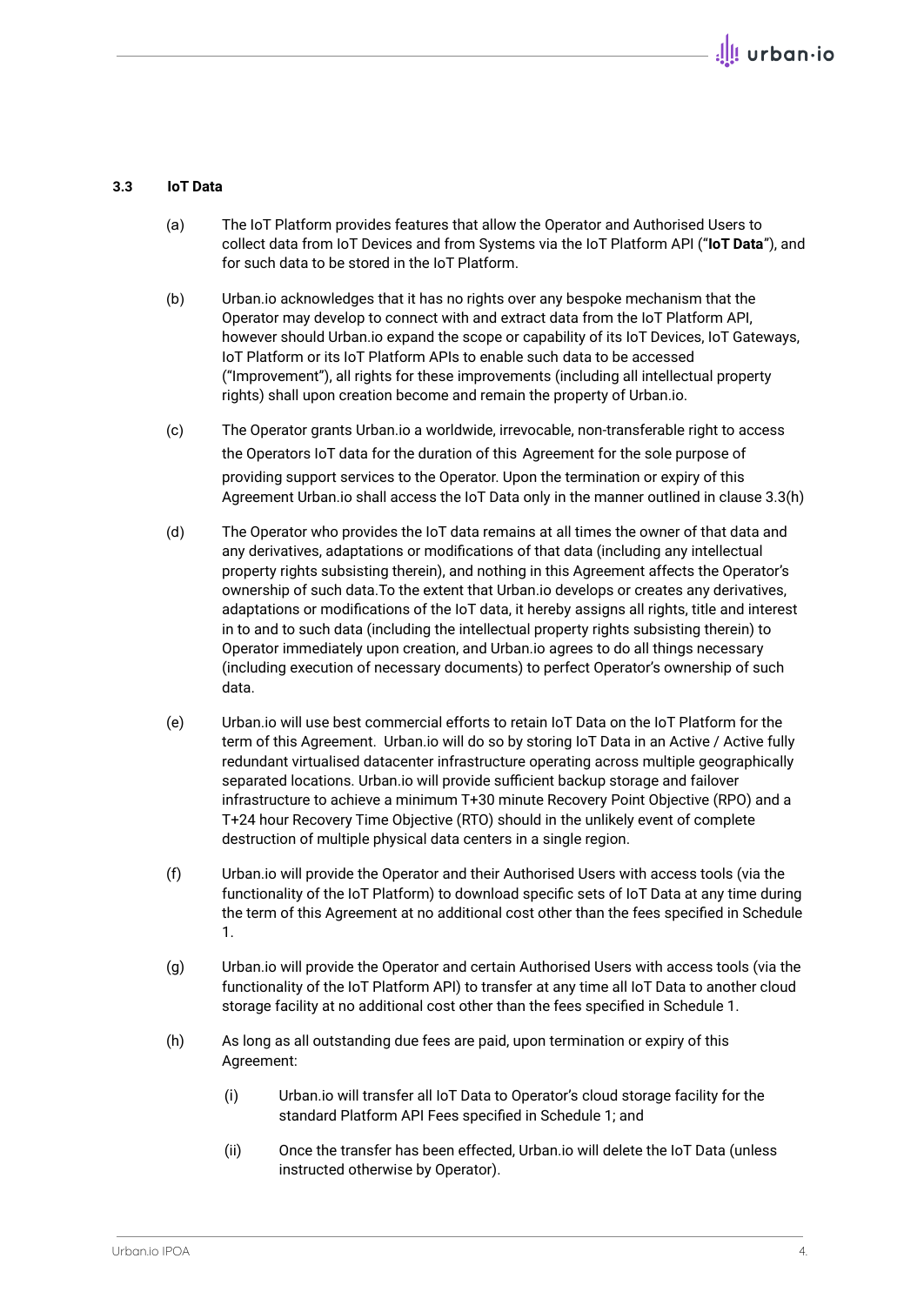- (i) Urban.io will store the IoT Data collected by the IoT Platform in a single geographical region specified in SCHEDULE 1. Urban.io will not disclose the IoT Data to any government or third party or move the IoT Data from the region specified; except in each case as necessary to comply with the law or a binding order of a governmental body or court of law. The Urban.io Privacy Policy does not apply to IoT Data because the IoT Data does not include Personal Data.
- (j) As between Urban.io and the Operator, the IoT Data will be the property of the Operator. The Operator is free to assign such ownership rights to a third party (such as the applicable Customer), provided the Operator provides to Urban.io (within 14 days of such assignment taking effect) written notice of the assignment. Such notice must include the identity and contact details of the assignee, and specify the IoT Data that has been assigned.
- (k) Processing, aggregation, manipulation and/or modification of IoT Data otherwise than for compliance with Urban.io's obligations under this Agreement is not permitted. However, Urban.io is permitted to use the IoT Data to make incidental improvements to the IoT Platform in its ordinary course of business.
- (l) In order to enable secure authentication of an Authorised End User, Urban.io in the role of a Data Processor will store Platform Authentication Data in a secure encrypted format. The Operator acknowledges that each of their Authorised End Users has willingly provided this information by the act of online registration and accepting the Urban.io Terms of Service (TOS) to facilitate secure authentication and that as per the TOS Urban.io shall only use that Platform Authentication Data for the purposes outlined in the Urban.io Data Privacy Policy found at https://www.urban.io/privacy-policy/.

## **3.4 IoT Platform Support Services**

- (a) Urban.io will provide the Support Services to the Operator and Operator End Users as outlined in Schedule 2.
- (b) Where an Urban.io IoT Device or IoT Gateway is used to collect IoT Data or send an IoT Control or Configuration Message then Urban.io will support that IoT Device or IoT Gateway to the extent detailed in Schedule 2.
- (c) The Operator acknowledges and agrees that Urban.io is not required to provide any Support Services (or any other services) to a Customer, Customer Admin User, Customer End User or any other third party.
- (d) The Operator acknowledges and agrees that data collected from, or messages sent to IoT Devices via an IoT Gateway may not be complete or up to date, or may be delayed, damaged or lost due to matters beyond the control of Urban.io (such as the failure of computer hardware, electricity supply or telecommunication networks). If such data is temporarily unavailable for any reason, Urban.io will use all reasonable efforts to later recover any historical stored data in the IoT Device once IoT Gateway connectivity is restored. Urban.io has no liability in respect of any damage to or loss of data.

## **3.5 Intellectual Property in the IoT Platform, API, Devices and Gateways**

- (a) Urban.io retains all right, title, copyright, patent, trademark, trade secret and all other proprietary interests relating to the IoT Platform, IoT API, IoT Devices and IoT Gateways and any modifications or derivatives thereof. The Operator's sole rights to the IoT Platform are set out at clause 3.1.
- (b) The Operator agrees to comply with the licence terms applicable to the open source components which are embedded in the IoT Platform.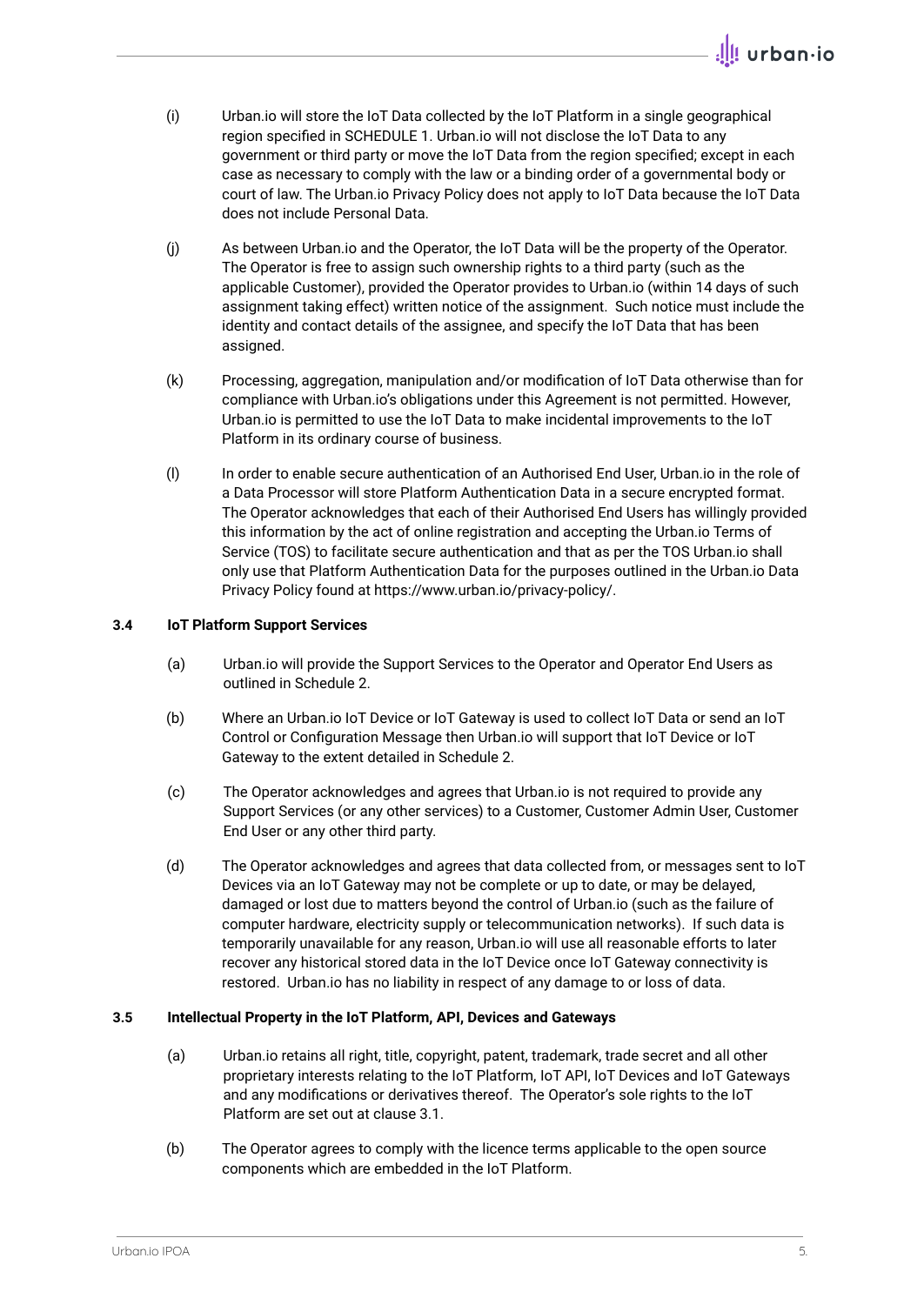## **4. FEES AND PAYMENT TERMS**

## **4.1 Fees**

(a) The one-off and recurring fees for the use of the IoT Platform and the IoT Devices and Gateways (**"Usage Fees"**) are determined by the Reseller, and are payable by the Operator to the Reseller when due.

### **4.2 Overdue amounts**

- (a) Subject to any disputed amounts, should the Operator fail to pay the Usage Fees to the Reseller within thirty (30) days of the due date, then the Reseller may instruct Urban.io to suspend the Operator's and the Customer's (and Authorised Users') rights under this Agreement, until such time as all overdue Usage Fees are paid in full. The Operator agrees that Urban.io may act in accordance with such instruction by the Reseller, without any liability to the Operator or Customer for doing so unless the Reseller is a Related Entity of Urban.io.
- (b) Subject to any disputed amounts, in the event that the Operator is also the authorised Reseller and collectively the Reseller/Operator fails to pay the Usage Fees within thirty (30) days of the due date, then the Distributor may instruct Urban.io to suspend the Reseller's Operator Rights under this agreement and their Customer's (and Authorised Users') rights under this Agreement, until such time as all overdue Usage Fees are paid in full. The Reseller agrees that Urban.io may act in accordance with such instruction by the Distributor, without any liability to the Reseller/Operator or Customer for doing so unless the Distributor is a Related Entity of Urban.io.

#### **4.3 Changes to pricing**

- (a) Unless a specific period for the validity of Prices has been agreed in writing between the Parties in a Transaction Document, Urban.io may change Prices, including TeleAssist rates, for Products and Services under this Agreement by providing Customer at least one (1) month prior written notice, e.g., to reflect a price increase in raw materials or in Product components. However, no such change shall be retroactive. Any such change shall be effective on the date specified in the notice. It shall only apply to new orders, on-going transactions of indefinite duration, and transactions with a defined recurring period. For transactions with a defined recurring period, Customer may request in writing that Urban.io delay the effective date of the change to after the end of the current recurring period.
- (b) Unless otherwise agreed, Customer acknowledges its agreement to have all such changes apply for such transactions: (i) by placing new orders for Products or Services after the effective date of the change; (ii) in the absence of a request that the effective date of the change be delayed until the end of the recurring period; (iii) by allowing transactions to recur or proceed after receipt of the change notice; or (iv) in the absence of notice of termination of transactions of indefinite duration prior to the effective date of the change. Except as provided above, in order for a change to be valid, it must be signed by both Parties.
- (c) The previous paragraph notwithstanding, if the cost on the international market of any Product component rises so significantly that it would not be commercially viable for Urban.io to be obliged to continue to allow Customer to buy the affected Products at the previously agreed Prices or discounts, Customer accepts that: (i) upon having appropriately demonstrated such worldwide component cost increase, Urban.io may raise the Price of (or lower the discounts for) its affected Products proportionally in order to compensate for such cost increase; or (ii) if Customer refuses such price increase or discount reduction, Urban.io may temporarily refuse to accept Customer's orders for the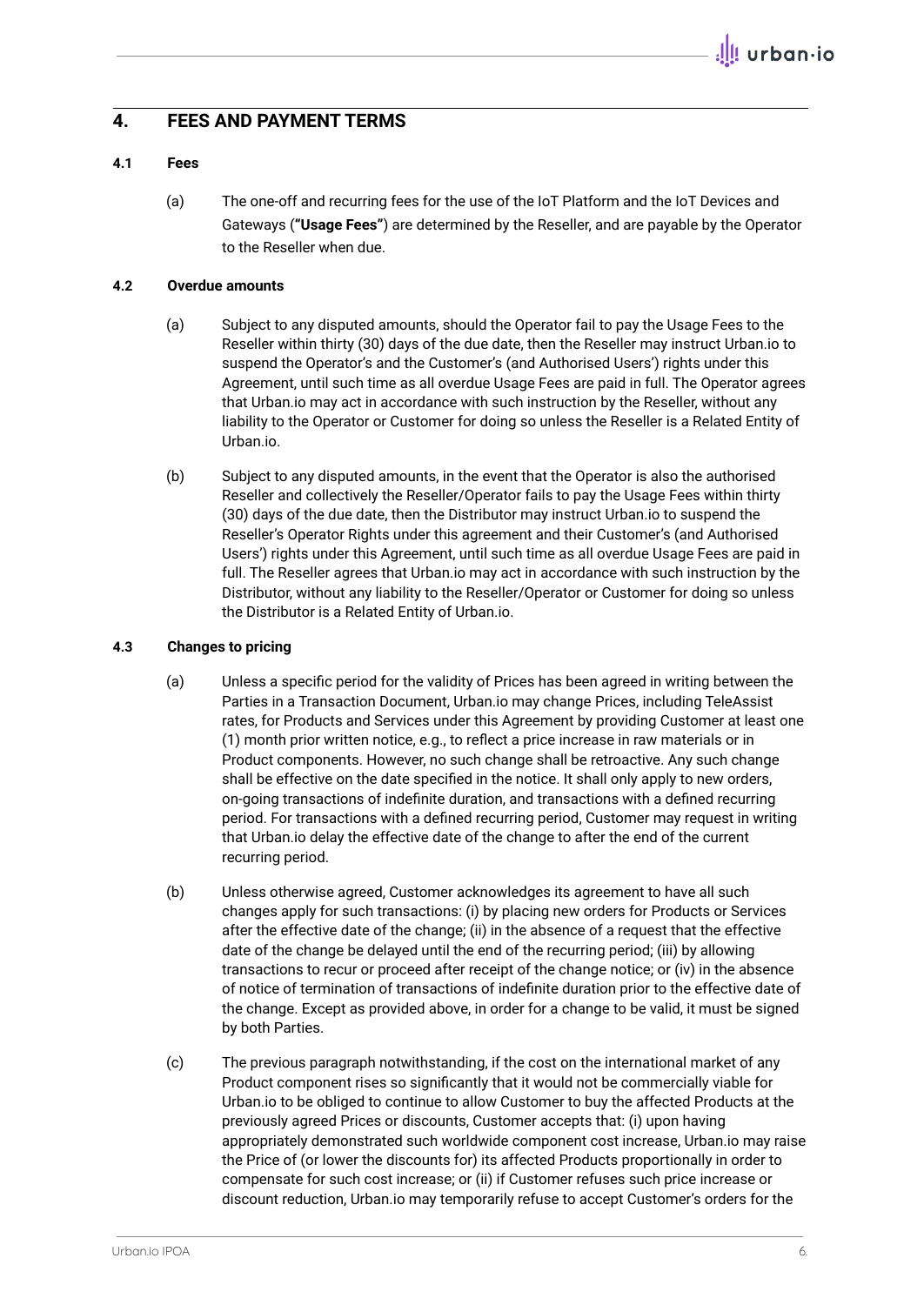affected Products until the overall cost of components has returned to levels in line with those which applied when this Agreement was first signed.

## **5. PLATFORM AVAILABILITY**

#### **5.1 Modifications to the IoT Platform**

The Operator agrees to Urban.io modifying the IoT Platform and the IoT Platform API (including its functionality, data formats and other matters) and the Support Services from time to time, so long as any such modifications do not substantially impact upon the Operator's ability to continue to use the IoT Platform in the manner contemplated by this Agreement.

### **5.2 IoT Platform suspension**

- (a) Urban.io may suspend access to and use of the whole or any part of the IoT Platform, where it has a reasonable basis to believe that:
	- (i) there is a detected or suspected denial of service attack or other attack on the IoT Platform (or other event that we determine, in Urban.io's reasonable judgment, may create a risk to the IoT Platform, or to the Operator, an Authorised User or other third party, if the IoT Platform was not suspended);
	- (ii) the Operator is in breach of this Agreement;
	- (iii) an Authorised User is in breach of the TOS (in which case suspension will be limited to that Authorised User only);
	- (iv) access to or use of the IoT Platform is prohibited by law in a relevant jurisdiction; or
	- (v) Urban.io otherwise determine that it is necessary or prudent to do so for legal or regulatory reasons,

(collectively, "**IoT Platform Suspension**").

- (b) Urban.io will use reasonable efforts to ensure that the period of suspension is limited to the extent that is required to specifically address such issue or non-compliance and only for such period as the issue or non-compliance and/or its consequences persist.
- (c) For the avoidance of doubt, nothing in this clause 5.2 will limit the rights of Urban.io under clause 4.2.
- **5.3** Except as expressly stated in this clause 5 and the Uptime Guarantee in Schedule 2, Urban.io provides the IoT Platform and IoT Devices and IoT Gateways on an "as is" and "as available" basis. In particular, Urban.io disclaims all other implied warranties and representations with respect to this Agreement and its subject matter, including without limitation, any implied warranty that the IoT Platform or IoT Device is error-free or that the IoT Platform or the network formed by IoT Gateways will be continuously available, or any implied warranties of merchantability and/or fitness for a particular purpose, in each case to the extent such disclaimer is permitted by applicable law. Urban.io's liability in relation to any implied warranty or condition implied into this Agreement by law which cannot be excluded, is limited to one or more of the following at Urban.io's option: (i) in the case of goods, the replacement or repair of the goods or payment of the cost of having the goods replaced; or (ii) in the case of services, the supply of the services again or payment of the cost of having the services supplied again.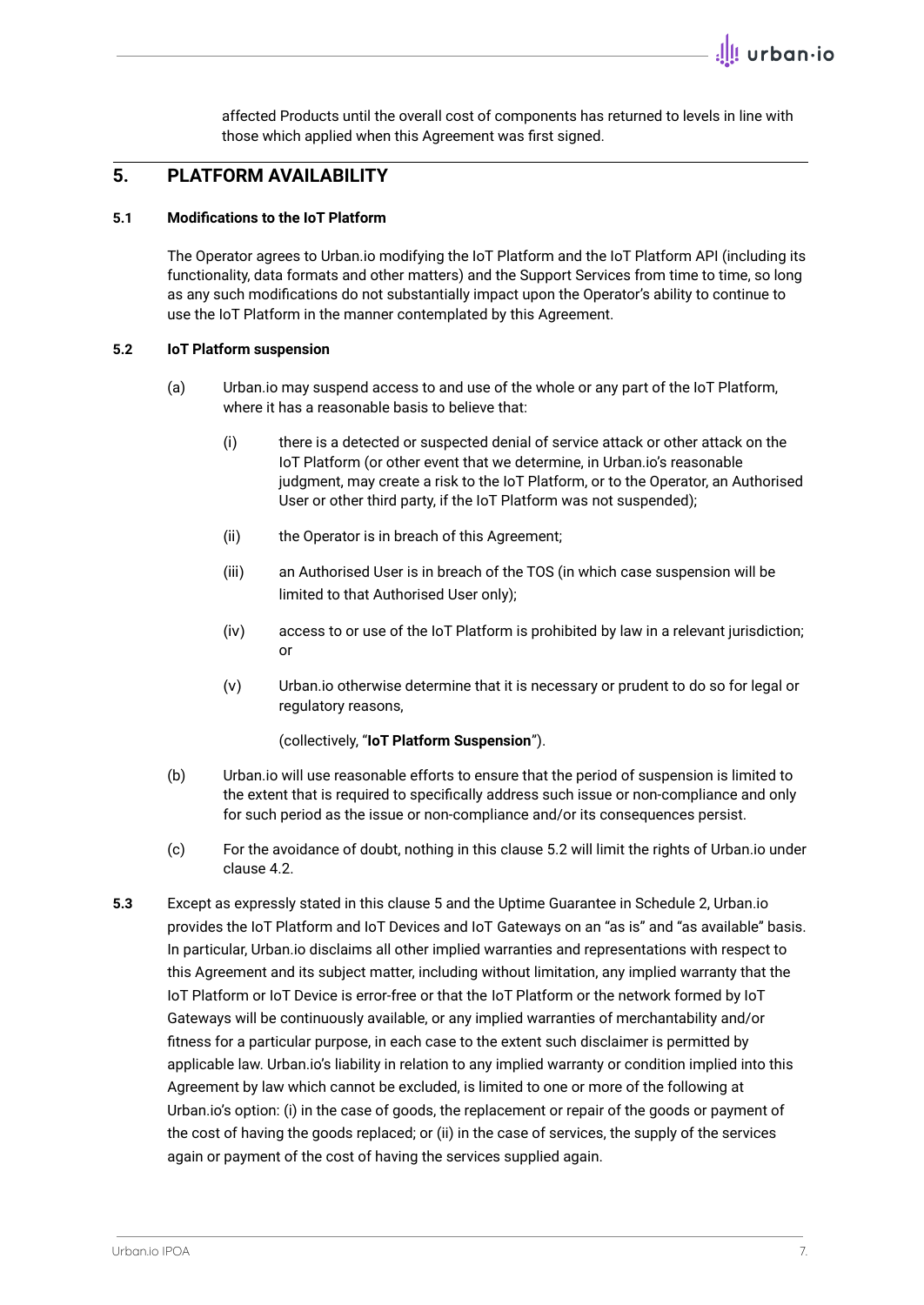## **6. DATA SECURITY**

## **6.1 Direction of data flow**

Urban.io will not enable a physical endpoint device to connect to the Urban.io platform that is able to directly control the function of a physical field system unless expressly agreed between the parties via a formally signed addendum to this Agreement.

### **6.2 Cybersecurity Obligations**

As part of its commitment to best practices in Cybersecurity for IoT data, Urban.io commits to:

- (a) maintain ISO 27001:2013 certification
- (b) use a qualified third party to undertake penetration tests in relation to the threat and vulnerability management controls on an annual basis
- (c) maintain a comprehensive data security program in written form, which at a high level adopts the following principles:
	- (i) that Urban.io will not make any changes to its technology, platform, processes or personnel that materially weaken security;
	- (ii) that Urban.io will advise the Operator of the loss/destruction/unauthorised disclosure of Operator data, within a commercially reasonable timeframe;
	- (iii) that Urban.io will notify the Operator of security breaches (actual or potential), within a commercially reasonable timeframe; and
	- (iv) that Urban.io will remediate any adverse security findings within a commercially reasonable time frame;
- (d) provide documentation relating to its certification, security program and penetration testing at the Operators request; and
- (e) permit the Operator to audit the security program at the Operators request, with all costs of doing so borne by the Operator

# **7. TERMINATION**

- (a) The Operator may terminate this Agreement for any reason by providing Urban.io with written notice of termination, provided the Operator has complied with its obligations under clause 7(c) below.
- (b) Urban.io may terminate this Agreement immediately on notice to the Operator where: (i) the Operator is in breach of this Agreement and fails to remedy that breach within 30 days after receiving written notice from Urban.io or its Reseller; or (ii) the Operator is, or is likely to become, insolvent; or (iii) the Reseller has informed Urban.io that the Operator has failed to pay the Fees to the Reseller within ninety (90) days of the due date of the relevant invoice.
- (c) On expiry or termination of this Agreement the Operator must:
	- (i) subject to any disputed amounts, within 30 days pay to the Reseller all amounts owed by the Operator to the Reseller in respect of the subject matter of this Agreement up to and including the date of termination or expiry; and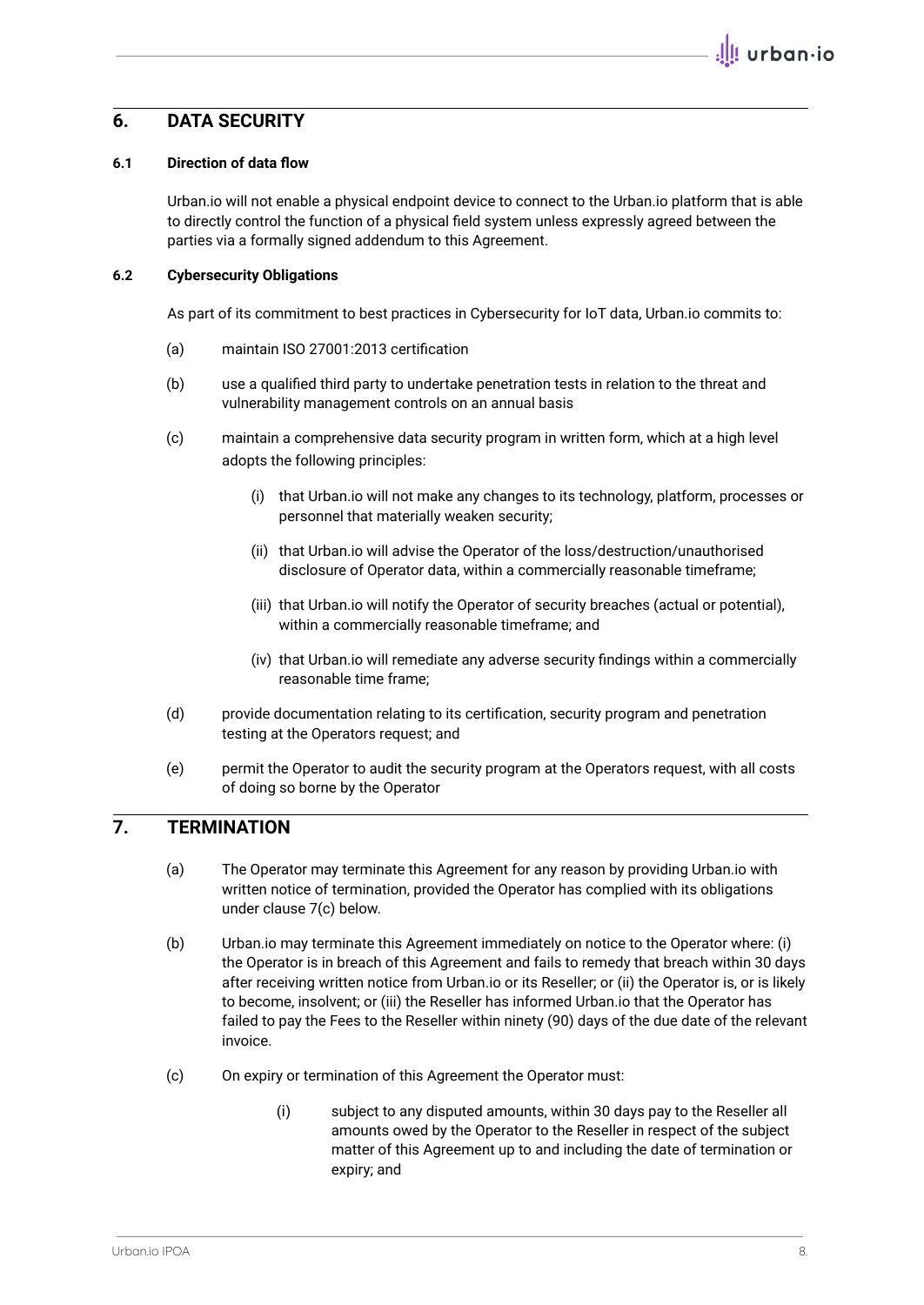- (ii) upon Urban.io's request, acknowledge in writing that its rights (and those of its Authorised Users) to access and use the IoT Platform will cease.
- (d) Termination or expiry of this Agreement will not affect any accrued rights or remedies either party may have.
- (e) Clauses 1, 3.3(c)(ii), 3.3(d), 4, 5.3, 7(c), 8 and 9 (and any other provision of this Agreement which by its nature is intended to survive termination or expiry) continue in full force and effect, notwithstanding such termination or expiry.

# **8. INDEMNITY AND LIMITATION OF LIABILITY**

### **8.1 Acknowledgement**

The Operator acknowledges that it is solely responsible for:

- (a) ensuring that the IoT Platform and the requested Support Services: (a) are suitable and adequate for it and for the requirements of the Authorised Users;
- (b) complying with all laws and regulations applicable to the Operator and its Authorised Users business, including the installation, use and maintenance of the IoT Devices and the IoT Gateways; and
- (c) ensuring compliance with the appropriate use of the IoT Platform as detailed in clause 9 and adherence to the appropriate use of the devices as per the fair use policy in Schedule 2 and as referenced in clause 10 in relation to warranties.

### **8.2 Indemnity**

Urban.io indemnifies the Operator and its End Users against:

- (a) any reasonable legal costs, and expenses, and fees incurred due to an actual or alleged breach of a third party's intellectual property rights arising in connection with a Claim Urban.io's performance under this Agreement; and
- (b) subject to clause 8.3, any damages awarded by a court of competent jurisdiction to a third-party claimant against the Operator (including damages awarded on appeal) relating to a breach of that third party's intellectual property rights as a result of Urban.io's performance under or in connection with this Agreement (**"Claim"**).

#### **8.3 Liability for Damages Awarded under Clause 8.2**

Urban.io's liability under clause Clause 8.2(b) is conditioned upon the Operator (including all End Users), providing prompt notice of any claim, making all reasonable steps to mitigate any losses or damages from a claim and providing assistance reasonably requested by Urban.io (at the expense of Urban.io) in connection with Urban.io's defence or settlement of the Claim. There must be no admission made by the Operator and its End Users which would prejudice Urban.io's defence or settlement of the Claim.

## **8.4 Limitation of liability**

Except for liability arising under or in relation to clauses 3.2(c), 3.2(e), 3.3, 9.3, 10 and 11(h) of this Agreement:

(a) each party shall not be liable for any indirect or consequential loss, lost data or lost profits, or costs of procuring substitute goods, software or services, however arising, even if it has been advised of the possibility of such damages; and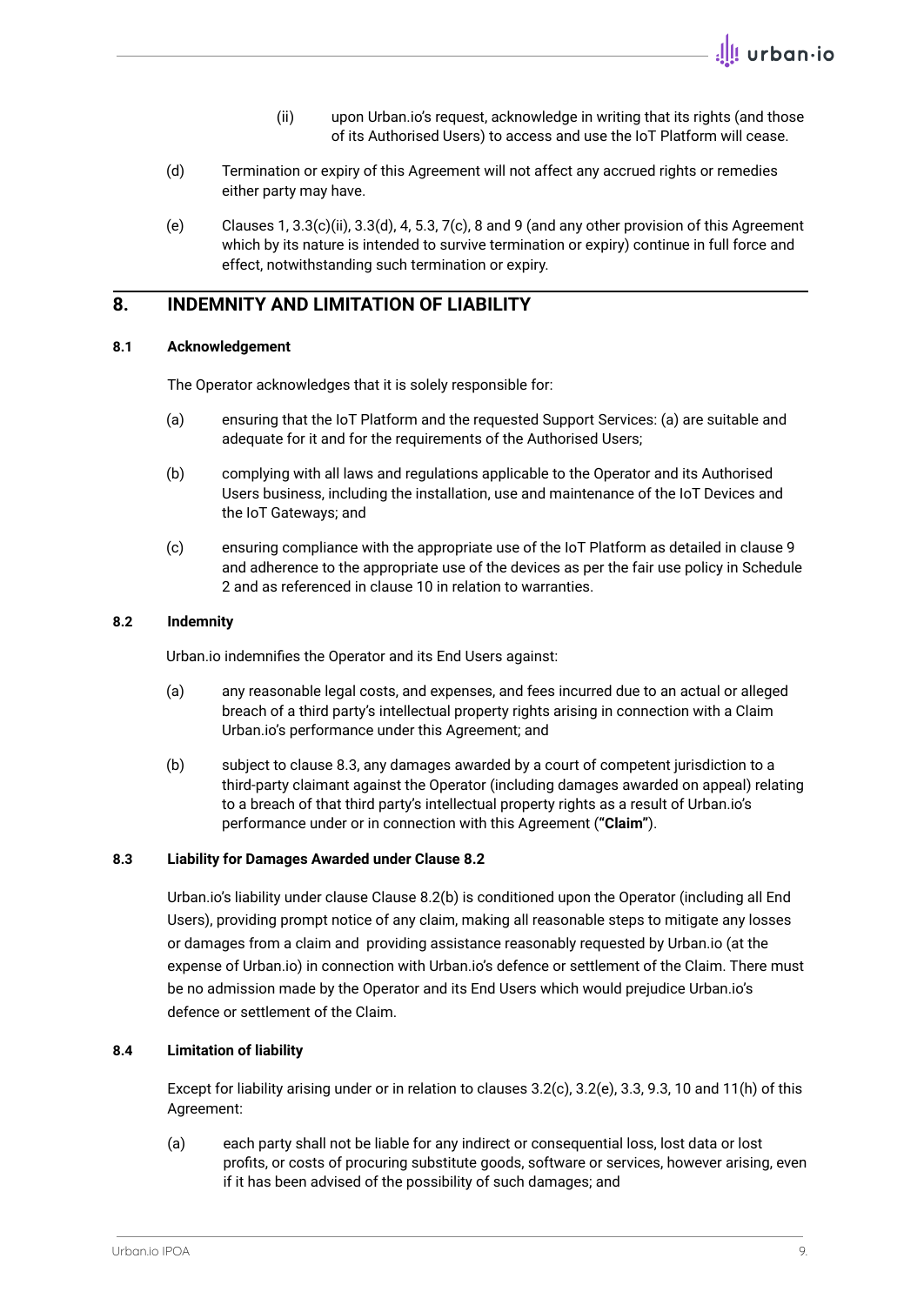- 1. the liability of each party for damages in relation to this Agreement whether in contract, tort (including without limitation negligence), statute or otherwise, for all claims in the aggregate shall be limited to the Usage Fees actually paid by the Operator to the Reseller in respect of the subject matter of this Agreement in the three (3) months immediately preceding the act or omission most closely linked with the most recent claim
- 2. or if such amount cannot be readily ascertained, the liability limit shall be US\$25,000.

# **9. APPROPRIATE USE OF IOT TECHNOLOGY**

## **9.1 Nature of technology**

The Operator acknowledges that the IoT Platform and the IoT Devices that collect and transmit data to the IOT Platform rely on wireless networks to function as specified. Due to the fluid/flexible nature of wireless networks and/or changing conditions at remote environments which can interfere with wireless networks, the Operator acknowledges the solution can be rendered temporarily non-functional by factors outside the reasonable control of Urban.io and the Operator.

## **9.2 Own risk activities**

The Operator acknowledges that the IoT Platform, IoT Devices or IoT Gateways should be used for the following activities at its own risk:

- remote monitoring of any asset, system or space where a delay or gap in the reporting of measured data could lead to the Operator or an Authorised End User incurring a financial cost or financial penalty; or
- remote control of any asset, system or space where a delay or loss of a control message could lead to the Operator or an Authorised End User incurring a financial cost or financial penalty,

Collectively **"Own Risk Activities"**.

## **9.3 High risk activities**

The Operator acknowledges that the IoT Platform, IoT Devices or IoT Gateways should NOT be used for the following activities in any circumstances:

Monitoring or controlling hazardous environments requiring fail-safe performance, such as in the operation of nuclear facilities, evacuation, fire safety or air-quality systems, aircraft navigation or communication systems, air traffic control, direct life support machines, or weapons systems, in which the failure or improper use of the IoT Platform or an IoT Device or IoT Gateway could lead to death, personal injury, or severe physical or environmental damage (**"High Risk Activities"**).

## **9.4 Disclaimer**

Accordingly, Urban.io specifically disclaims any express or implied warranty of fitness for Own Risk or High Risk Activities and will not be liable for any claims, loss and/or damage arising from the use of the IoT Platform, IoT Devices or IoT Gateways in such circumstances.

# **10. WARRANTIES**

## **10.1 Warranties for devices**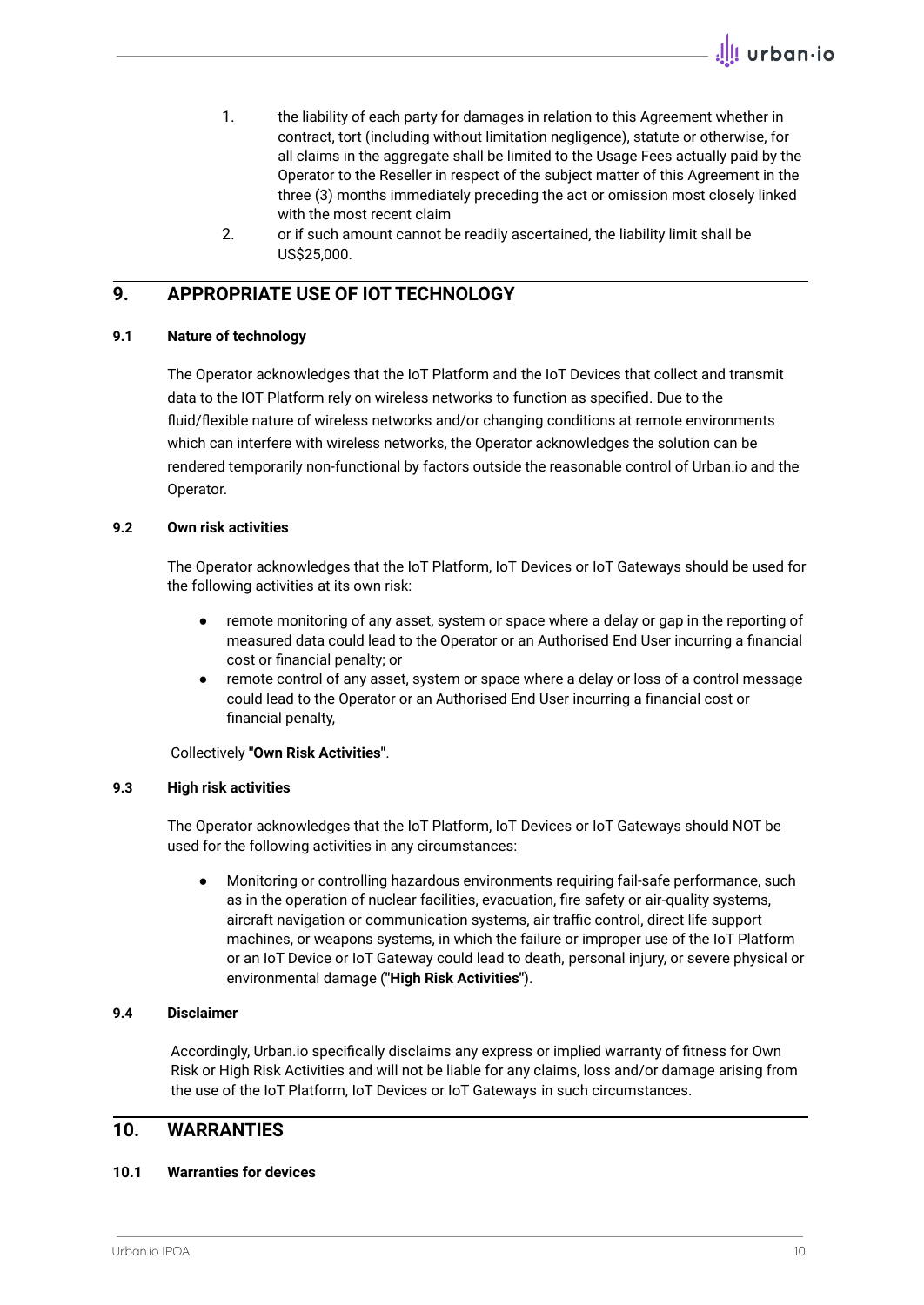Urban.io warrants that each device supplied under this Agreement, as a means to collect the data, is free from defects in materials and workmanship under normal use during the applicable warranty period (otherwise known as the subscription period). Unless Urban.io specifies otherwise, Urban.io's warranties for any device apply only in the country where it was acquired. Unless otherwise specified in a Transaction Document, the warranty period shall commence on the subscription commencement date. During the warranty period, Urban.io shall provide repair or replacement and exchange service for the device, without charge. If a defect in materials or workmanship is discovered during the warranty period and Urban.io is unable either: (i) to repair the device; or (ii) to replace it with one that is at least functionally equivalent, Customer may request for a pro-rated refund based on the contracted subscription period paid for with regards to that specific data stream. Urban.io may change components or parts of a device without notice, provided that the substituted components or parts provide equal or better performance. Any such change shall be at no additional cost to the Customer and will not change the Customer's rights under the warranty applicable to the device.

#### **10.2 Warranty for services**

Urban.io warrants that it will perform each Service using reasonable care and skill and according to its current description, including any completion criteria, contained in this Agreement (Schedule 2) or a relevant Attachment or Transaction Document. The Customer shall provide timely written notice to Urban.io of any failure to comply with this warranty not later than thirty (30) days after completion of the Service at issue, identifying the failure with reasonable particularity, in order that Urban.io may take corrective action as specified in the following sentence. Urban.io will either correct the failure or provide a credit of the charges paid to Urban.io for the defective portion of the Services. Such corrective action shall be Customer's sole remedy for a breach of this Clause 10.2 "Warranty for Services".

#### **10.3 Specific exclusions**

The warranties in this Clause 10 "Warranties" are made to and for the benefit solely of the specific buyer (whether Customer or the applicable Customer Affiliate) under this Agreement and are non-transferable. The warranties stated in this Clause 10 "Warranties" shall not apply to any device: (i) that: (a) has been subjected to misuse, accident, unauthorized modification, improper installation, damage or mishandling, or rendered inoperable due to willful or negligent acts or omissions; (b) has been operated in an unsuitable physical or operating environment or contrary to the applicable documentation published by Urban.io; (c) has been subjected to natural disasters, power surges or discharge, or unauthorized maintenance; or (d) that is sold for beta, evaluation, testing or demonstration purposes. Urban.io shall not be liable under this Clause 10 "Warranties" for claims arising from Customer's, its Affiliates' or their subcontractors', or any unauthorized Third Party's misuse, neglect, improper installation or testing, attempts to repair, or any other cause beyond the range of the intended use of the device. The device warranty will become void if a device component is installed as an add-on to or replacement for the original device, without Urban.'s prior written approval. Unless otherwise agreed or mandated by statute, such warranties shall not apply to: (1) any Third-Party device, including those that Urban.io may provide or integrate into an asset at Customer's request; or (2) any software license, whether provided with a device or installed subsequently. The warranties stated in this Clause 10 "Warranties" also: (e) do not include any technical support, such as assistance with "how-to" questions and those regarding device set-up and installation done by the Customer or Customer's subcontracted installer; and (f) shall be voided by the removal or alteration of identification labels on a device or its parts. In no event shall the warranties stated in this Clause 10 "Warranties" include any Urban.io responsibility for uninterrupted or error-free operation of any device.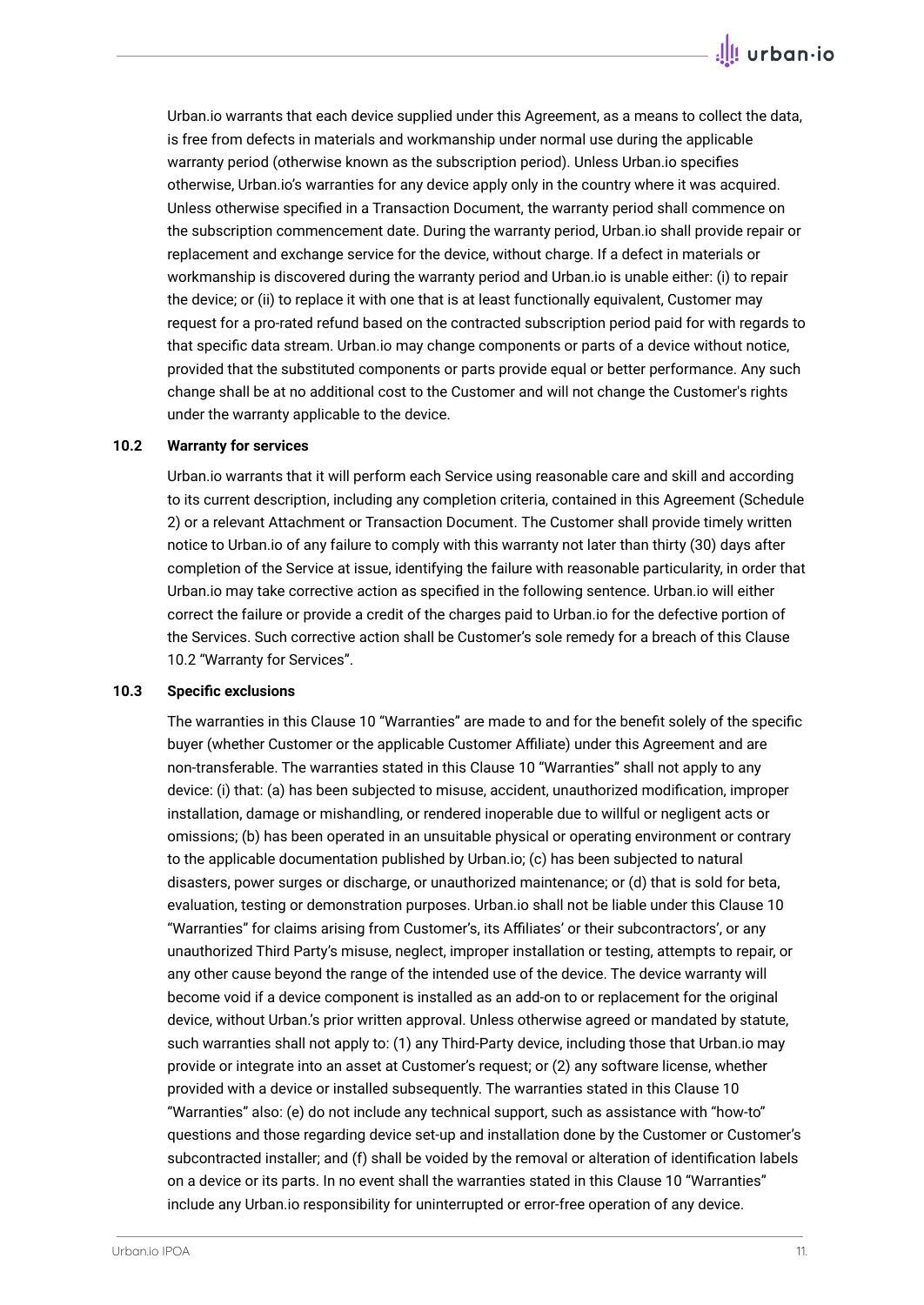## **10.4 General exclusions**

To the fullest extent permitted by applicable law, the warranties set forth under this Clause 10 "Warranties" or conditions, express or implied, including without limitation, any implied warranties of merchantability or satisfactory quality, non-infringement or fitness for a particular purpose, which Urban.io expressly disclaims. Unless otherwise expressly specified, all software, services, support and third-party products are provided "As is" without warranties or conditions of any kind, and Urban.io makes no warranty that any product will operate on an uninterrupted or error-free basis. Third-party manufacturers, suppliers, developers, service providers, licensors or publishers may separately provide their own warranties to the Customer.

## **11. GENERAL**

- (a) (**Notices**) All notices hereunder shall be delivered to the other party identified in Schedule 1 either personally, via certified mail, or overnight courier. If delivered personally, notice shall be deemed effective when delivered; and if delivered via certified mail or overnight courier, notice shall be deemed effective upon confirmation of delivery.
- (b) (**No Agency**) Nothing in this Agreement will deem the Operator, or any person engaged by the Operator, as being an employee, servant or agent of Urban.io .
- (c) (**Export control**) The parties must comply with all laws and restrictions and regulations of any relevant government or regulatory body relating to the subject matter of this Agreement.
- (d) (**Governing law**) The governing law and venue for resolution of disputes is Victoria, Australia.
- (e) (**Entire agreement**) This Agreement contains the entire agreement between the parties with respect to its subject matter and supersedes all prior agreements and understandings between the parties in connection with it. This Agreement may be amended only by a written document executed by a duly authorised representative of each of the parties.
- (f) (**Force majeure**) No party is liable for any failure or delay in performing its obligations under this Agreement to the extent due to anything beyond that party's reasonable control, including faults in, or the non-availability power and communications infrastructure necessary for the operation of the IoT Platform or any IoT Device or IoT Gateway. This clause does not apply to any obligation of you to pay the Fees.
- (g) (**Severance and waiver**) If any provision of this Agreement is held to be unenforceable, this Agreement shall be construed without such provision. The failure by a party to exercise any right under this Agreement shall not operate as a waiver of such party's right to exercise such right or any other right in the future.
- (h) (**Confidentiality**) Parties agree that the IoT data (including any derivatives, modifications or adaptations of such data), and all other information (in any form) produced or generated by Urban.io as result of performance of its obligations under this Agreement (**"Confidential Information"**), is confidential and each party undertakes to not disclose such Confidential Information other than as required for each party to perform its obligations under this Agreement, or as required by law in Australia (subject the owner of the Confidential Information being notified in writing in advance of such disclosure). If required by the Operator, Urban.io shall enter into any other document to give effect to any other specifically required confidentiality requirements (e.g. if required by Operator Client).

\* \* \* \* \*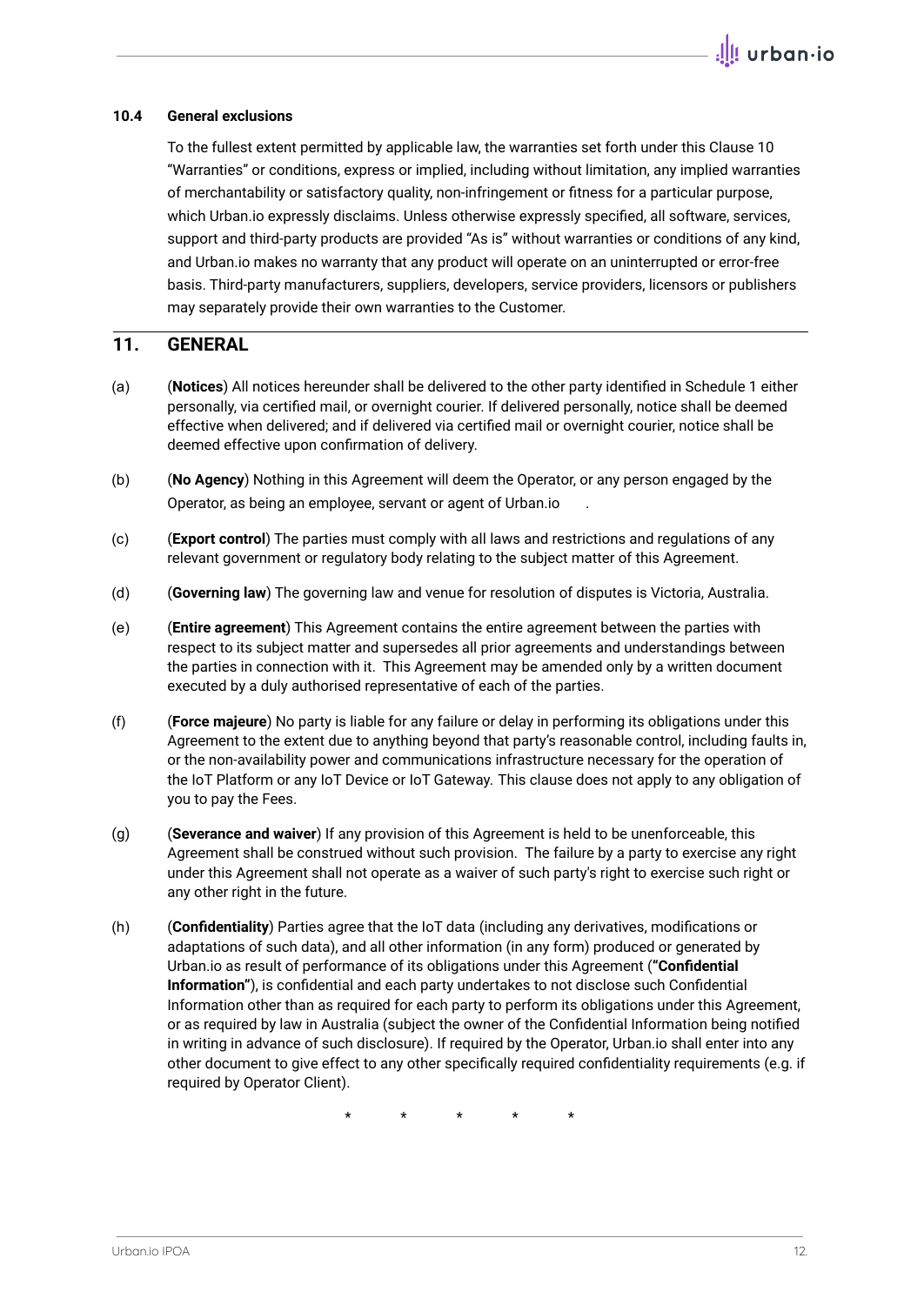## Executed as an **agreement**

| Signed for Urban.io Pty Ltd<br>by its authorised representative or<br>authorised Reseller: | Signed for the Operator organisation set out<br>at Item 1 of Schedule 1 by its authorised<br>representative: |
|--------------------------------------------------------------------------------------------|--------------------------------------------------------------------------------------------------------------|
| Signature                                                                                  | Signature                                                                                                    |
| <b>Print Name</b>                                                                          | <b>Print Name</b>                                                                                            |
| in the presence of: Witness Signature                                                      | in the presence of: Witness Signature                                                                        |
| <b>Print Name</b>                                                                          | <b>Print Name</b>                                                                                            |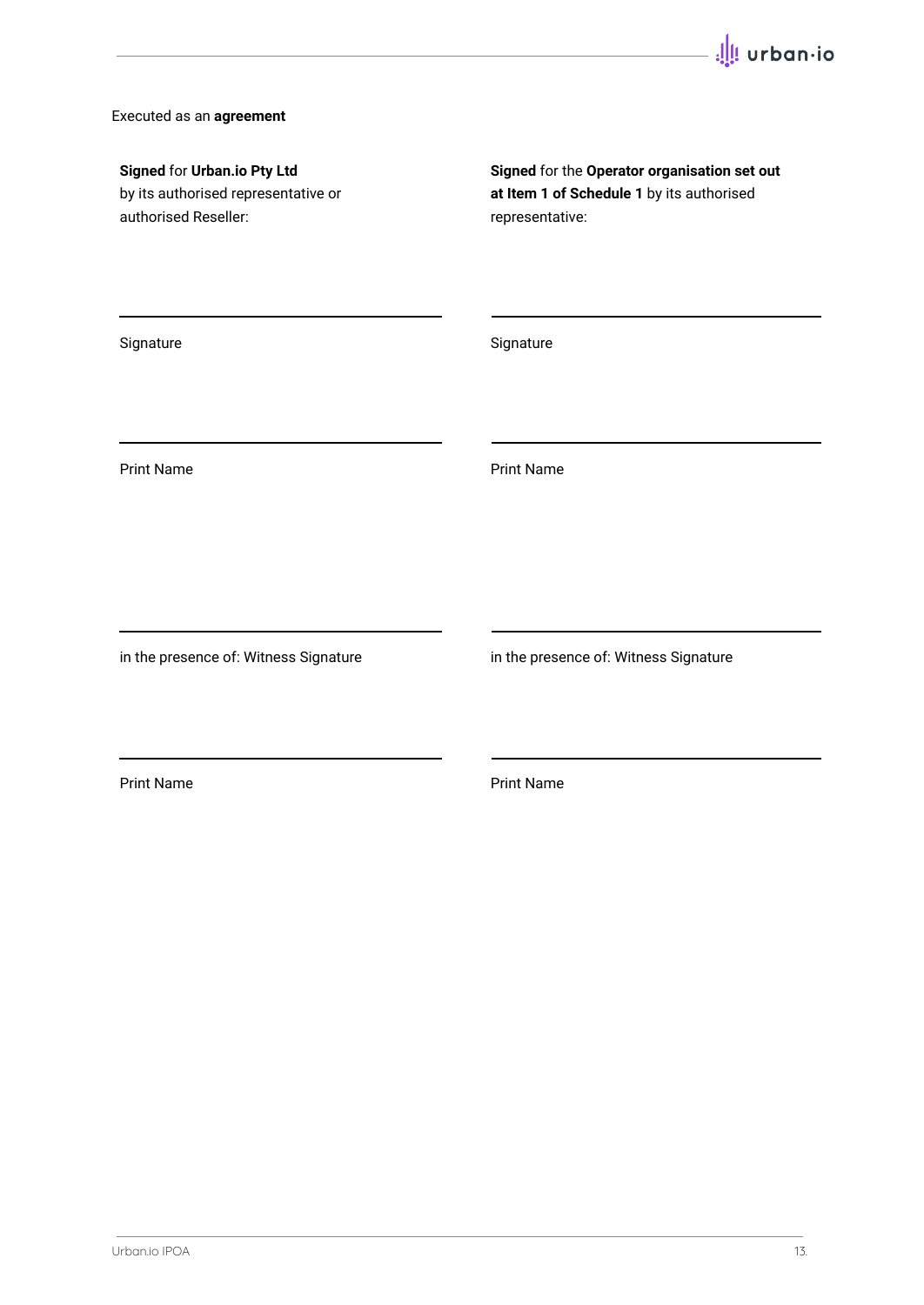# **IPOA SCHEDULE 1 - COMMERCIAL TERMS**

| <b>Operator</b>         | <insert client=""></insert>                                                                                                                                                                                                                                                                                                                                                                                                                                                                                                                                                                                                                                                                                                                                                                                                                                                                                                                                                                                                                                                                                                                                                                                                                                                                                                                                                                                                                                                                                                              |  |
|-------------------------|------------------------------------------------------------------------------------------------------------------------------------------------------------------------------------------------------------------------------------------------------------------------------------------------------------------------------------------------------------------------------------------------------------------------------------------------------------------------------------------------------------------------------------------------------------------------------------------------------------------------------------------------------------------------------------------------------------------------------------------------------------------------------------------------------------------------------------------------------------------------------------------------------------------------------------------------------------------------------------------------------------------------------------------------------------------------------------------------------------------------------------------------------------------------------------------------------------------------------------------------------------------------------------------------------------------------------------------------------------------------------------------------------------------------------------------------------------------------------------------------------------------------------------------|--|
| <b>Reseller</b>         | <b>Amazon Web Services</b>                                                                                                                                                                                                                                                                                                                                                                                                                                                                                                                                                                                                                                                                                                                                                                                                                                                                                                                                                                                                                                                                                                                                                                                                                                                                                                                                                                                                                                                                                                               |  |
| Fee<br><b>Structure</b> | As per AWS Marketplace Special Offer direct to Operator:<br><b>IIOT Device Subscription</b>                                                                                                                                                                                                                                                                                                                                                                                                                                                                                                                                                                                                                                                                                                                                                                                                                                                                                                                                                                                                                                                                                                                                                                                                                                                                                                                                                                                                                                              |  |
|                         | Our Industrial IoT ("IIOT") Endpoint Subscription for AWS Marketplace is a true<br>Device-as-a-Service Solution, place an order, fire and forget, everything is included in the contract<br>fee.                                                                                                                                                                                                                                                                                                                                                                                                                                                                                                                                                                                                                                                                                                                                                                                                                                                                                                                                                                                                                                                                                                                                                                                                                                                                                                                                         |  |
|                         | 1. Sensor Hardware*<br>Includes the cost of Industrial Grade Device hardware and shipping of the hardware to<br>your location<br>2. Gateways*<br>Includes as many IoT Gateways as required to connect the endpoints at your location.<br>3. Connectivity<br>Includes all telecommunications connectivity costs between the device, the gateway and<br>the cloud<br>4. Security<br>128 Bit AES encryption data between sensor and secure cloud API endpoint, HTTPS<br>Secure API access to route API data to third party cloud platforms<br>5. Enterprise IoT Device Administration<br>Includes High Availability cloud infrastructure, unlimited IoT data storage in the region of<br>your choice, unlimited end user administration licenses<br>6. Warranties*<br>Includes an unlimited warranty, subject to clause 10 "Warranties", for the duration of the<br>contract, every hardware device that fails will be replaced (5% Site Hot Swaps will be<br>provided on request).<br>7. Battery Replacement*<br>All batteries required during the life of the contract will be replaced (5% Site Hot Swaps<br>will be provided on request).<br>8. Shipping*<br>All shipping of physical devices, spares and replacements domestically in countries<br>where Urban.io has a registered entity or in-country distribution network is included.<br>International shipping to countries where Urban.io does not have a registered entity or<br>distributor is the responsibility of the buyer. Buyer is required to be the Importer of Record |  |
|                         | (IOR).<br>*Subject to the Fair Use Policy outlined in Schedule 2.                                                                                                                                                                                                                                                                                                                                                                                                                                                                                                                                                                                                                                                                                                                                                                                                                                                                                                                                                                                                                                                                                                                                                                                                                                                                                                                                                                                                                                                                        |  |
|                         | <b>Optional Services</b>                                                                                                                                                                                                                                                                                                                                                                                                                                                                                                                                                                                                                                                                                                                                                                                                                                                                                                                                                                                                                                                                                                                                                                                                                                                                                                                                                                                                                                                                                                                 |  |
|                         | <b>IoT BI</b><br>For an additional fee, per device, IoT business intelligence dashboards and reports can be made<br>available within your account.                                                                                                                                                                                                                                                                                                                                                                                                                                                                                                                                                                                                                                                                                                                                                                                                                                                                                                                                                                                                                                                                                                                                                                                                                                                                                                                                                                                       |  |
|                         | <b>IoT Digital Twin</b><br>For an additional fee, per device, IoT Digital Twin scanning and visualisation can be made<br>available within your account.                                                                                                                                                                                                                                                                                                                                                                                                                                                                                                                                                                                                                                                                                                                                                                                                                                                                                                                                                                                                                                                                                                                                                                                                                                                                                                                                                                                  |  |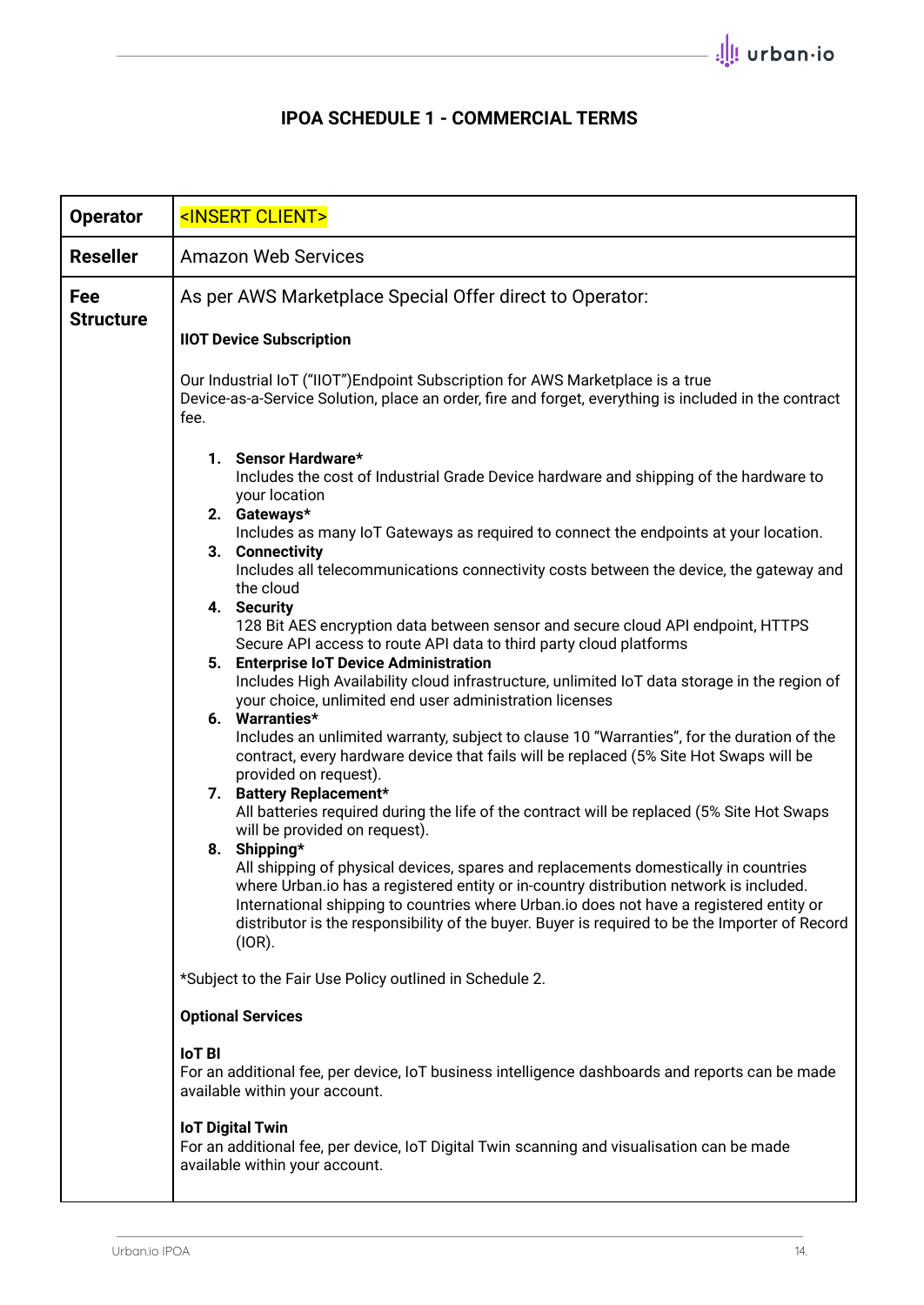## **Teleassist**

All remote installation, pre-commissioning of sensors and other ad hoc services are provided on an as needed basis and are charged for on an Adhoc basis upon the Rate Card in your Marketplace Subscription Contract. Refer to Schedule 2 for terms of service.

AWS Marketplace - IIoT Device Subscriptions - Special Offers

IIoT Device Subscription contracts include three key types of rates.

- 1. Post-paid rate charged per device, per month, based on the total number of devices configured into the platform at the end of that month
- 2. Pre-paid rate discounted rates for bundles of devices based on a time or volume commitment
- 3. Adhoc rates for optional ancillary charges such as for installation or maintenance services

The following rate plan provides a framework for the Private Offer contract fees we will charge.

# INSERT TAILORED RATE CARD

The client (XXX) in agreement with Urban.io will nominate their preferred volume or time commitment level for a certain amount of devices and pre-pay that amount, this will derive the commensurate discounted rates for pre-paid devices and an agreed additional rate for post-paid devices (device usage over the pre-paid level).

Urban.io will then provide the client a "private offer" via the AWS marketplace for this agreed contractual commitment to Device Subscriptions.

- An initial pre-payment amount will be charged up front to the nominated AWS account in order to enter into the contract.
- Any device usage over the prepaid amount will be charged to the nominated AWS account on a monthly basis at the agreed post-paid (overage) rates.
- Any adhoc charges will be charged to the nominated AWS account on a monthly basis at the agreed rates, based on actual work order instructions from the client.

The parties may agree at any point in time during the contract period to increase the volume or time commitment, component of the contract.

At this time Urban.io will make a modification to the "private offer" via the AWS Marketplace which the client may accept, any additional pre-payment will be charged pro-rata to the nominated AWS account. Any changes to monthly overage or adhoc fees will come into effect from the next month after the change has been accepted.

The client can terminate the contract at any renewal period, simply by electing not to renew the contract.

The client cannot reduce the period of an annual or multi-year contract.

The parties understand that there will be no circumstance whereby Urban.io will demand the return of a physical device that has been shipped to the client under a Device Subscription order. However, you must dispose of the devices responsibly under your Corporate recycling policy, in compliance with waste of electrical and electronic equipment **WEEE** regulations or equivalent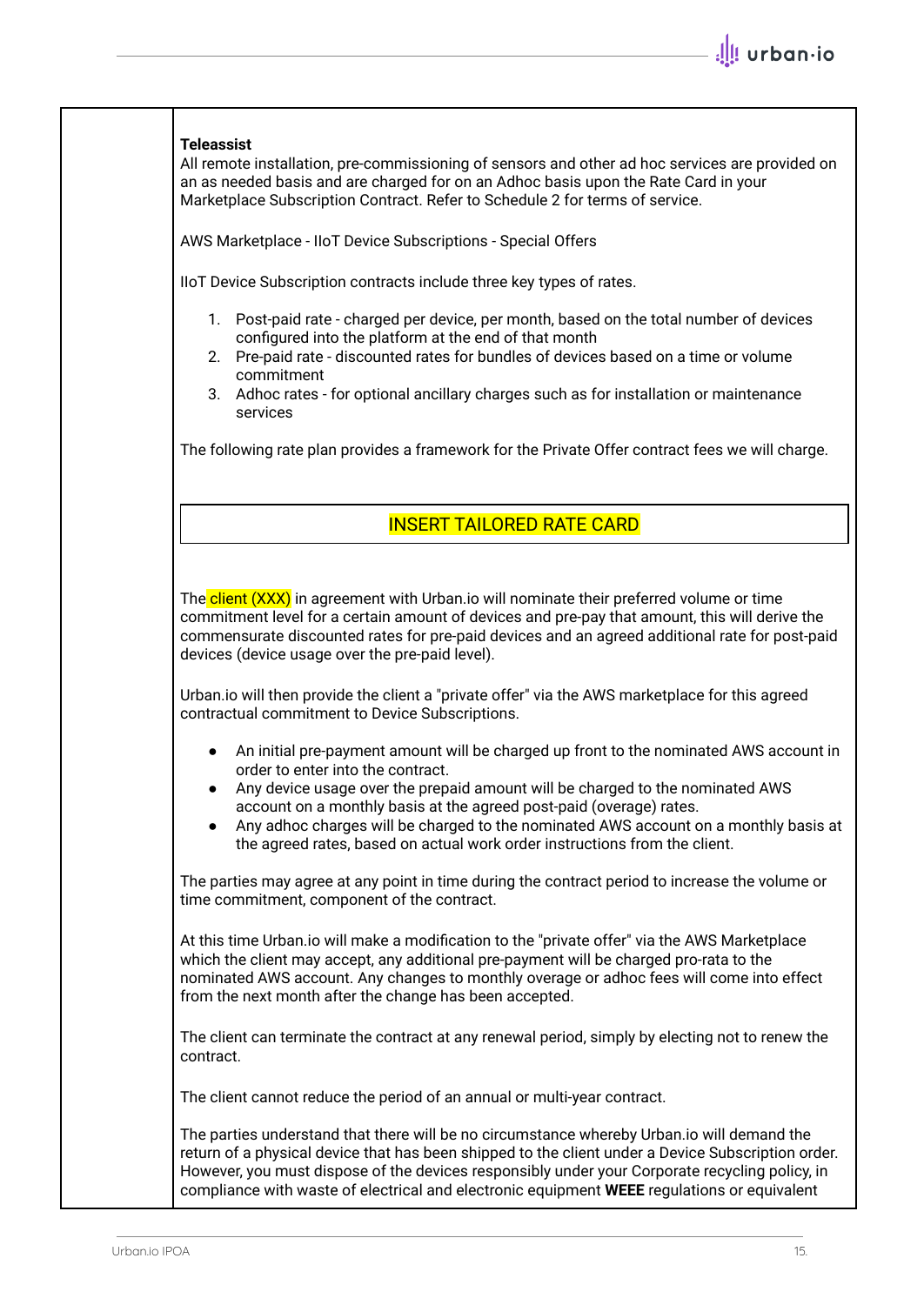|                                     | regulatory requirements or return the devices to Urban. io to manage the safe disposal of the<br>hardware.<br>It is the clients responsibility to evaluate their usage of Device Subscriptions and they elect to<br>enter into pre-payments for discounted rates at their own discretion. In no circumstance will the<br>client be eligible for a refund of any pre-paid amounts. |
|-------------------------------------|-----------------------------------------------------------------------------------------------------------------------------------------------------------------------------------------------------------------------------------------------------------------------------------------------------------------------------------------------------------------------------------|
| <b>IoT</b> Data<br><b>Location</b>  | Australia<br>Urban. io will not, without the prior written consent of the client, relocate the physical location of<br>the Platform outside of this Region.<br>Urban. io acknowledges that to do so would be a material breach of this IPOA.                                                                                                                                      |
| <b>Support</b><br><b>Timezone</b>   | Australian Easter Standard Time (AEST)                                                                                                                                                                                                                                                                                                                                            |
| <b>Special</b><br><b>Conditions</b> | <b>INSERT AS APPLICABLE</b>                                                                                                                                                                                                                                                                                                                                                       |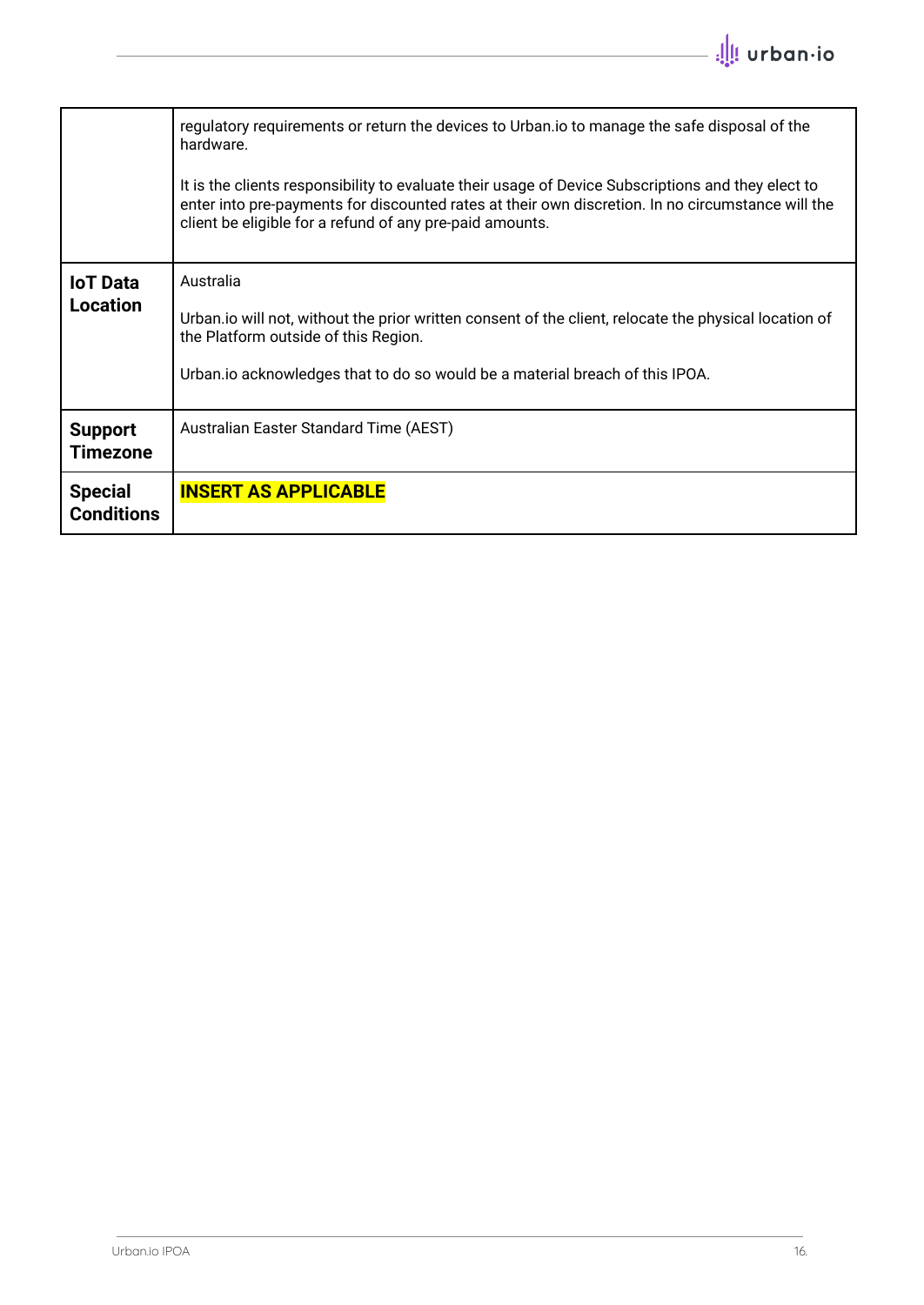# **IPOA SCHEDULE 2 - SUPPORT SERVICES**

#### **1. Support Service Levels**

#### **Level 1. Telephone Help Desk**

The Operator must supply to Authorised Users a Level 1 Telephone or Email Help Desk, which will respond queries during standard business working hours. The Help Desk will register issues and route issues that cannot be immediately resolved to Level 2 Urban.io IoT Platform Support.

#### **Level 2. IoT Platform Support**

Urban.io must supply to the Operator the following Support Services during the working hours outlined in SCHEDULE 1 ("**Support Timezone**").

#### **2. Online issue tracking**

Urban.io will provide the Operator access to its online electronic issue tracking system for Support Service and an email address for level 1 Help Desk support to contact.

Through this system the Operator can electronically generate support tickets.

The provision of feedback and status reports on the status of any unresolved and resolved tickets will exclusively be via the Urban.io online support system.

#### **3. SLA Response to and Restoration of defects in the IoT Platform**

Details below are in relation to defects in IoT Platform and not:

- Uptime Guarantee, which is covered in clause 4 of this Schedule;
- Issues in relation to loss of availability of your provided systems;
- Issues in relation to incorrect Authorised User usage of the IoT Platform functionality;
- Routine questions and queries that are unrelated to a specific issue with the platform;
- IoT Device Failures which are outlined in clause 7 of this Schedule.

| <b>Priority</b> | <b>Measure</b> | <b>Service Level Agreement (SLA)</b>                                                                                                                                                                                             |
|-----------------|----------------|----------------------------------------------------------------------------------------------------------------------------------------------------------------------------------------------------------------------------------|
| Urgent          | Response Time  | We must respond to you within 4 working hours of you<br>notifying us of the defect via our online issue tracking<br>system.                                                                                                      |
| Urgent          | Restoration    | Restore the defect within a further 4 working hours of our<br>Response Time to you.<br>This may be achieved by:<br>(a) fixing the root cause; or<br>(b) a temporary work around.                                                 |
| High            | Response Time  | We must respond to you within 24 working hours of you<br>notifying us of the Severity 2 defect via our online issue<br>tracking system.                                                                                          |
| High            | Restoration    | Restore the defect within a further 5 Working Days of our<br>Response to you<br>via our online issue tracking system.<br>This may be achieved by:<br>(a) fixing the root cause of the defect; or<br>(b) a temporary work around. |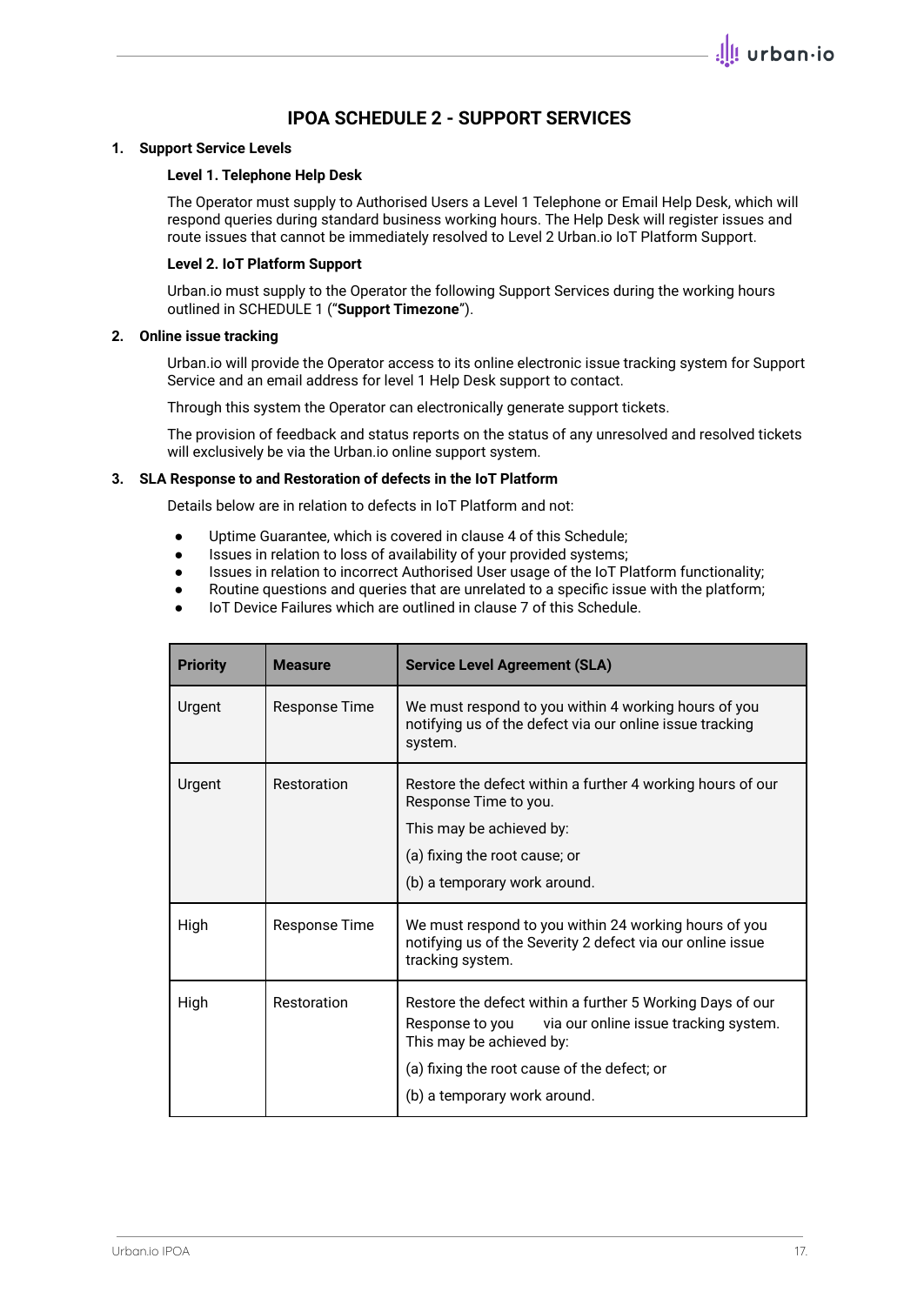The Operator has the right (which it must exercise in good faith) to:

- (a) determine what priority a support ticket falls in; and
- (b) reclassify a ticket priority.

The Operator will ensure that it provides appropriately qualified and skilled staff for the Level 1 Help Desk to reasonably make and update these determinations.

| <b>Ticket Priority</b> | <b>Description</b>                                                                                                                                          |
|------------------------|-------------------------------------------------------------------------------------------------------------------------------------------------------------|
| Urgent                 | Any one of the following items are true:<br>loT Platform is unavailable<br>IoT Platform available to you, but one or more major functions<br>not available. |
| High                   | Any one of the following items is true:<br>Loss of this functionality has minor impact on you.<br>A recurring or chronic minor defect.                      |
| Medium or Low          | All other support requests that are not related to loss of platform<br>availability, loss of functionality or a functional defect                           |

#### **4. Uptime Guarantee**

Urban.io guarantees a minimum **99.9% IoT Platform availability** to the Operator and its Authorised Users (a maximum of 1.75 hours possible downtime) during each calendar month. This guarantee excludes unavailability due to:

- a. IoT Platform Suspension;
- b. faults or outages in equipment, software or systems provided by the Operator (or provided by a third party on behalf of the Operator); or
- c. acts or omissions by the Operator, or that of an Authorised User or third party in breach of this Agreement or the TOS; or
- d. temporary unavailability of IoT Data from some or all of the IoT Devices managed by the Operator,

and the Operator acknowledges that Urban.io shall have no liability to the Operator and/or its Authorised Users or any other third party for any losses, liabilities or damages arising from any of these events.

### **5. Credits**

- a. The Operator shall be eligible to make a claim to its Reseller for a credit against the fees due to its Reseller in respect of the relevant calendar month;
	- i. of **5% for each failure** for Urban.io to meet a Level 2 Support Response or Restoration Time as outlined in clause 3 of this Schedule 2
	- ii. of **5% for each whole hour of IoT Platform unavailability** outside of the Uptime Guarantee as outlined in clause 4 of this Schedule 2
- b. The Operator shall not be entitled to a credit if:
	- i. during the relevant calendar month the Operator is in breach of this Agreement;
	- ii. the defect was caused by (or contributed to by):
		- 1. misuse of the IoT Platform by the Operator or one of its Authorised Users; or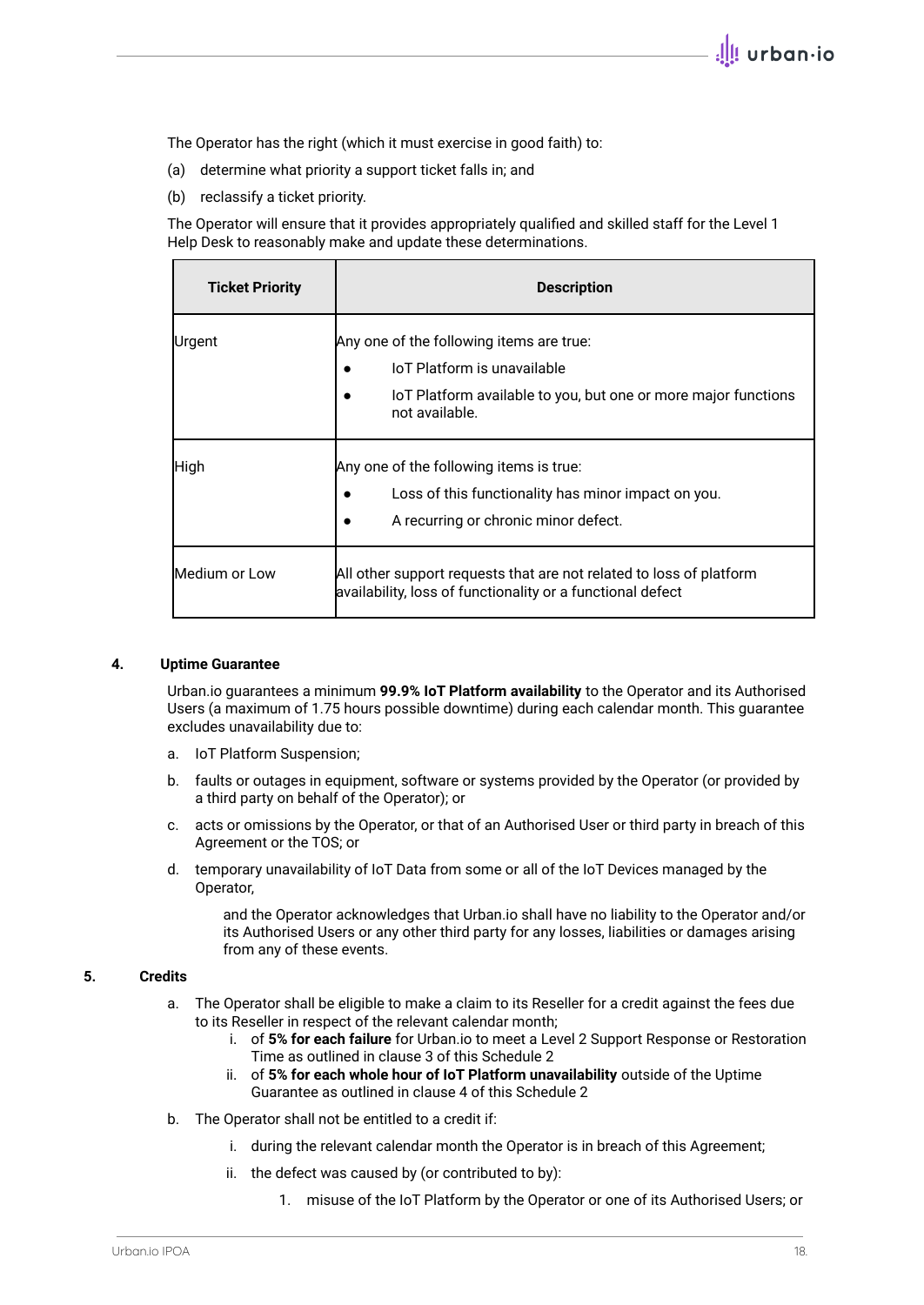- 2. the acts or omissions of the Operator or an Authorised User in breach of this Agreement or the TOS.
- c. To receive a credit, the Operator must:
	- i. contact Urban.io or its Agent in writing within thirty (30) days following the failure; and
	- ii. show by its written records that its use of the IoT Platform was adversely affected in some material way as a result of the defect; or
	- iii. show by its written records that it or its Authorised User(s) were unable to access the IoT Platform during the specific period of IoT Platform downtime that is being claimed for a credit.
- d. Notwithstanding anything in this Schedule 2 to the contrary, the maximum total credit for the relevant month, shall not exceed 100% of the Fees for that month.
- e. The Operator agrees that this shall be the sole and exclusive remedy in which to claim damages in relation to IoT Platform downtime or for failure to meet a Support Services SLA. Credits will not be carried forward to future billing periods.

#### **6. IoT Platform Updates**

Urban.io will update the IoT Platform and associated functionality in several forms and endeavour to perform these tasks at times that cause the least amount of impact to the extent reasonably practicable to do so:

- a. **Emergency patch release:** performed on very short notice to rectify a critical issue in the IoT Platform. Urban.io will, where feasible, provide details of the changes and advise Operators via email of the changes implemented and any associated down time that occurred.
- b. **IoT Platform release:** performed as part of Scheduled Maintenance or Feature Enhancements in a given month. Urban.io will provide details of the changes and advise as to when the changes will be implemented and any associated down time.

Updates shall not include any releases, enhancements, functionality or products which we license separately or charge for separately.

### **7. IoT Device Support**

It is the Operator's sole responsibility to monitor and support the network of IoT devices that it or its Authorised Users connect to the Urban.io IoT Platform however;

All Urban.io IoT Devices are monitored for faults by automated means on a 24x7 basis. In the event of a significant fault in the IoT device being detected, Urban.io will undertake the following procedure:

- a. Remotely diagnose any issues and;
	- i. if the fault is not rectified within 24 hours elapsed time, contact the nominated Operator representative for the local site, to request onsite environmental inspection to identify any physical issues or impediments to the Device or network equipment;
	- ii. if the nominated representative is unable to be contacted, or if environmental inspections are unable to rectify the fault, Urban.io may at its sole discretion elect to send a formal notice of Device failure to the nominated representative via email that the IoT Device(s) have ceased to provide data to the IoT Platform.

#### **8. IoT Device Supply via AWS Marketplace**

For Device Subscription solutions the Operator shall nominate specific locations within the Urban.io Device Administration Platform that shall be operating with automated device ordering and resupply **("IoT Subscription Location").** The Operator shall also nominate certain Authorised Users who are responsible for the IoT network at an IoT Subscription Location who will be provided the ability to Order a new IoT Device Subscription and also to replace a physical device that is attached to a subscription **(IoT Subscription Administrator).**

Urban.io commits to maintain stock levels of at least 100 devices of every type **(Reasonable Stock Availability)** at all times within the geographical region of the Operator. Should the Operator wish to place an IoT Device Subscription order larger than 100 units of any device type, the Operator acknowledges that they must provide Urban.io and the Reseller forward notice of this order **(Large**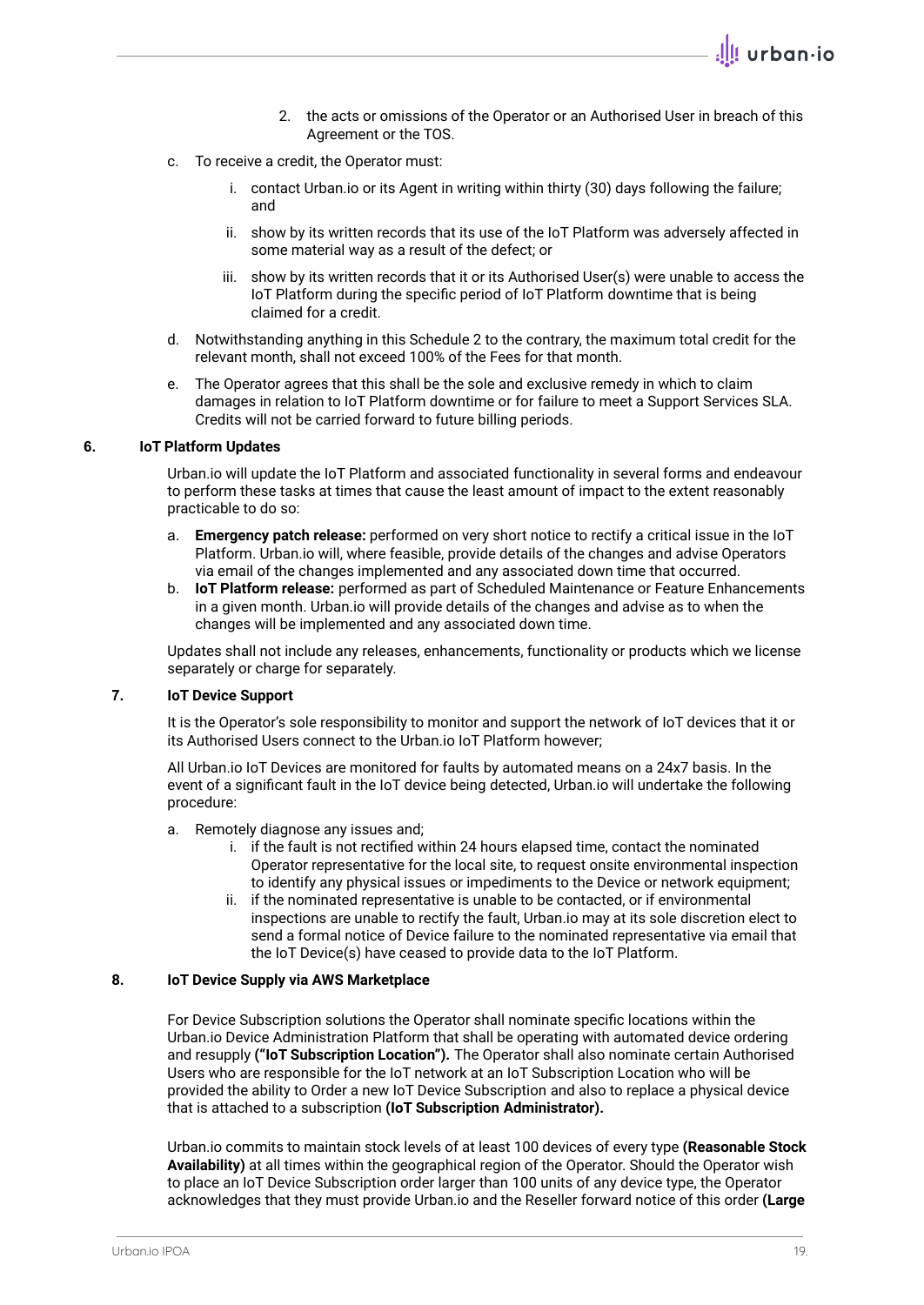**Stock Order).** Urban.io shall use all reasonable efforts to supply a Large Stock Order, however manufacturing stock can require a maximum of 12 weeks lead time to supply.

In the event that an IoT Subscription Administrator procures a new IoT Device Subscription via the AWS Marketplace subject to Reasonable Stock Availability Urban.io commits to ship the commensurate number of physical devices required to provision the Device Subscription to an IoT Subscription Location within 5 working days of that order.

In addition and upon request, Urban.io will ship an additional 5% rotating spares to the same location for the sole usage of device replacements, and subject to the fair use policy, at that location.

Urban.io shall monitor the level of rotating spares allocated at each location and shall replenish these spares within a reasonable time period of the rotating spares reaching 1% of the total IoT Device Subscription level at that location.

All shipping of physical devices to a nominated IoT Subscription Location shall be provided to the Operator free of charge, subject to a minimum order quantity for international shipments.

#### **9. IoT Device Subscription Fair Use policy**

The purpose of the fair use policy is to ensure our customers do not use our devices in a manner that is unreasonable, fraudulent or excessive. We will rely on this fair use policy if we consider the usage or churn of our devices in the field to be excessive relative to the commercial terms of the contract. Replacement of devices that are not due to product failure are subject to our fair use policy. TeleAssist services required due to unreasonable, fraudulent or excessive use will be fully charged to the customer at the rates agreed in Schedule 1 to this agreement.

#### **Unreasonable use:**

- I. Battery replacement is a separate product offering and therefore replacement of a device due to battery drainage or battery specific failure does not come under the terms of the unlimited warranty provision or hot spares allocation;
- II. Placement of devices in environments that are harmful to the hardware;
- III. Mishandling or interference with devices by customers' personnel; and
- IV. Instructions to install in places that are at risk of theft, destruction or may cause harm to persons or environment;
- V. Requesting additional devices above the 5% hot spares when there are unutilised and working products available in other locations.

#### **Fraudulent use and theft:**

- I. Using the Gateway for any other use than for the connectivity to sensors;
- II. Tampering with the gateway and inserting SIMs not provided by Urban.io; and<br>III. Theft of devices on your nominated sites are not covered under warranty or
- Theft of devices on your nominated sites are not covered under warranty or replacements, including hot spares.

#### **Excessive use:**

- I. We consider more than the following device churn rates as excessive use:
	- A. 10% of total devices in the field between years 1-3;
	- B. 30% of total devices in the field between years 1-4; and
	- C. 60% of total devices in the field between years 1-5.

#### **Minimum Gateway to Sensor Ratio:**

- I. Standard gateway 30 sensors to 1 gateway; and
- II. Exo-Gateways 50 sensors to 1 gateway.

#### **10. TeleAssist Services Scope of Supply**